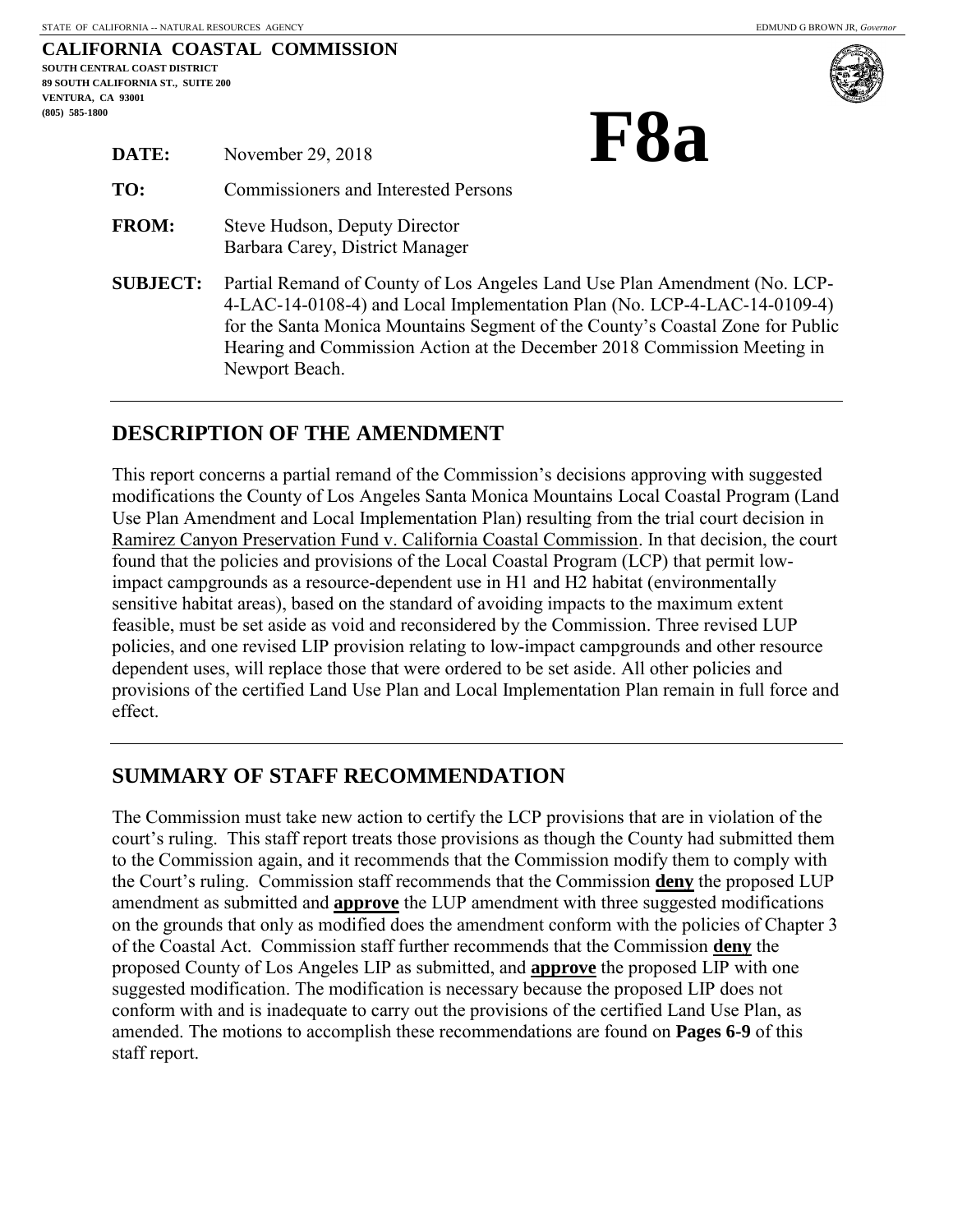The County of Los Angeles Santa Monica Mountains Local Coastal Program (LCP) is comprised of two portions that were approved by the Commission in two separate actions. The Land Use Plan (LUP) portion of the LCP (LUP Amendment No. LCP-4-LAC-14-0108-4) was approved with suggested modifications by the Commission at the April 10, 2014 hearing. On July 10, 2014, the Commission approved the Local Implementation Plan (LIP) portion of the LCP (LIP No. LCP-4-LAC-14-0109-4) with suggested modifications.

On August 26, 2014, the Los Angeles County Board of Supervisors held one hearing regarding both the LUP Amendment and the LIP in which it adopted a Resolution acknowledging receipt of the Commission's certification of the LCP and accepting and agreeing to all modifications suggested by the Commission. The Executive Director determined the County's action accepting the suggested modifications was legally adequate, and the Commission concurred with this determination on October 10, 2014, resulting in effective certification of the entire LCP.

Coastal Act Section 30240 requires that environmentally sensitive habitat areas (ESHA) be protected against any significant disruption of habitat values. No uses other than those dependent on ESHA are allowed within it. The biological resource protection approach certified by the Commission for the Santa Monica Mountains LCP designates three habitat categories: H1 habitat, H2 habitat, and H3 habitat. H1 and H2 habitats are collectively described as Sensitive Environmental Resource Areas (SERA). H1 and H2 habitats also meet the definition of ESHA under the Coastal Act. The LCP policies and provisions require that H1 and H2 habitat must be protected against any significant disruption of habitat values, and they generally only allow resource dependent uses in H1 and H2 habitat, consistent with Section 30240 of the Coastal Act.

The LCP provides that low-impact campgrounds, public accessways, and trails are considered resource-dependent uses, and as such are allowed in H1 and H2 habitat areas. The LCP states that such uses must be located, designed, and maintained to avoid significant disruption of habitat values in H1 and H2 habitat areas. However, three LUP policies (Policies CO-42, CO-93, and CO-164 subpart e) and one LIP provision (Section 22.44.1920.M) contain language that requires public accessways, trails, and low-impact campgrounds to "avoid and minimize impacts to H1 and H2 habitat to the maximum extent feasible." The court rejected a claim that lowimpact campgrounds are not resource-dependent uses and should therefore not be allowed in H1 and H2 habitat. However, it ruled that the LCP failed to ensure that low-impact campgrounds would avoid significant disruption of habitat values as required by Section 30240. In particular, it held that the language requiring avoidance and minimization of impacts to H1 and H2 habitat to the maximum extent feasible allows for disruption of ESHA, in violation of the Coastal Act.

In order to ensure that the three LUP policies are consistent with Section 30240 of the Coastal Act, it is necessary to require **Suggested Modifications 1-3** to modify the policies to clearly state that resource dependent uses must avoid significant disruption of habitat values in H1 and H2 habitat. Only if modified as suggested will the LUP meet the requirements of and be in conformity with the policies of Chapter 3 of the Coastal Act, as well as conform with the court's order. **Suggested Modification No. 4** is needed to ensure that the LIP development standard for resource dependent uses is that they avoid significant disruption of habitat values. Only if modified as suggested will the LIP conform with and be adequate to carry out the LUP policies, as well as conform with the court's order.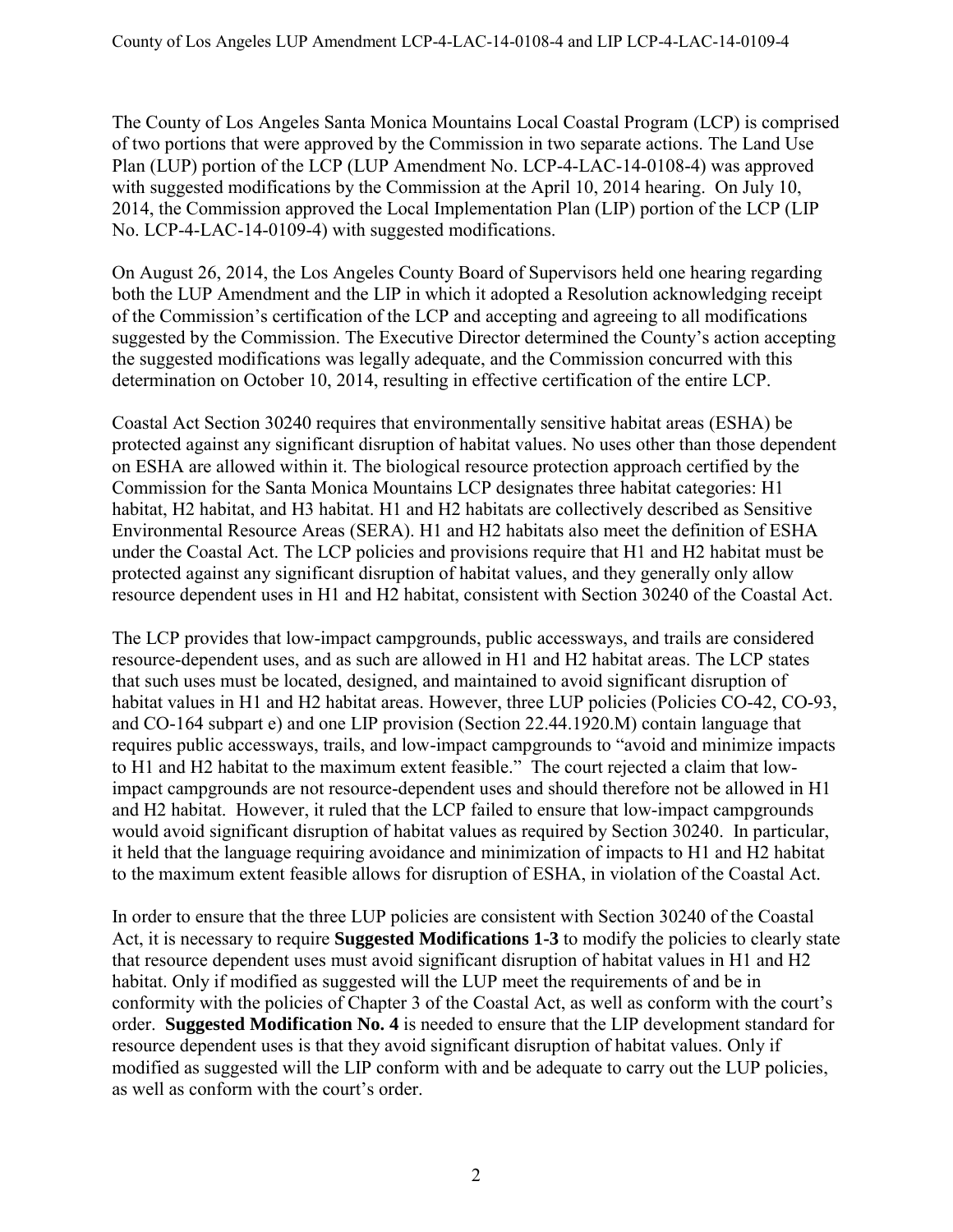Staff recommends that the Commission, after public hearing, deny Los Angeles County LUP Amendment No. LCP-4-LAC-14-0108-4, as submitted, and approve only if modified pursuant to the suggested modifications. Staff further recommends that the Commission, after public hearing, reject Los Angeles County LIP No. LCP-4-LAC-14-0109-4 and approve only if modified pursuant to the suggested modifications. The motions and resolutions for Commission action on the amendment to the LUP can be found starting on page 6. The motions and resolutions for Commission action on the amendment to the LIP can be found starting on page 8.

**Additional Information:** For further information, please contact Barbara Carey at the South Central Coast District Office of the Coastal Commission at (805) 585-1800.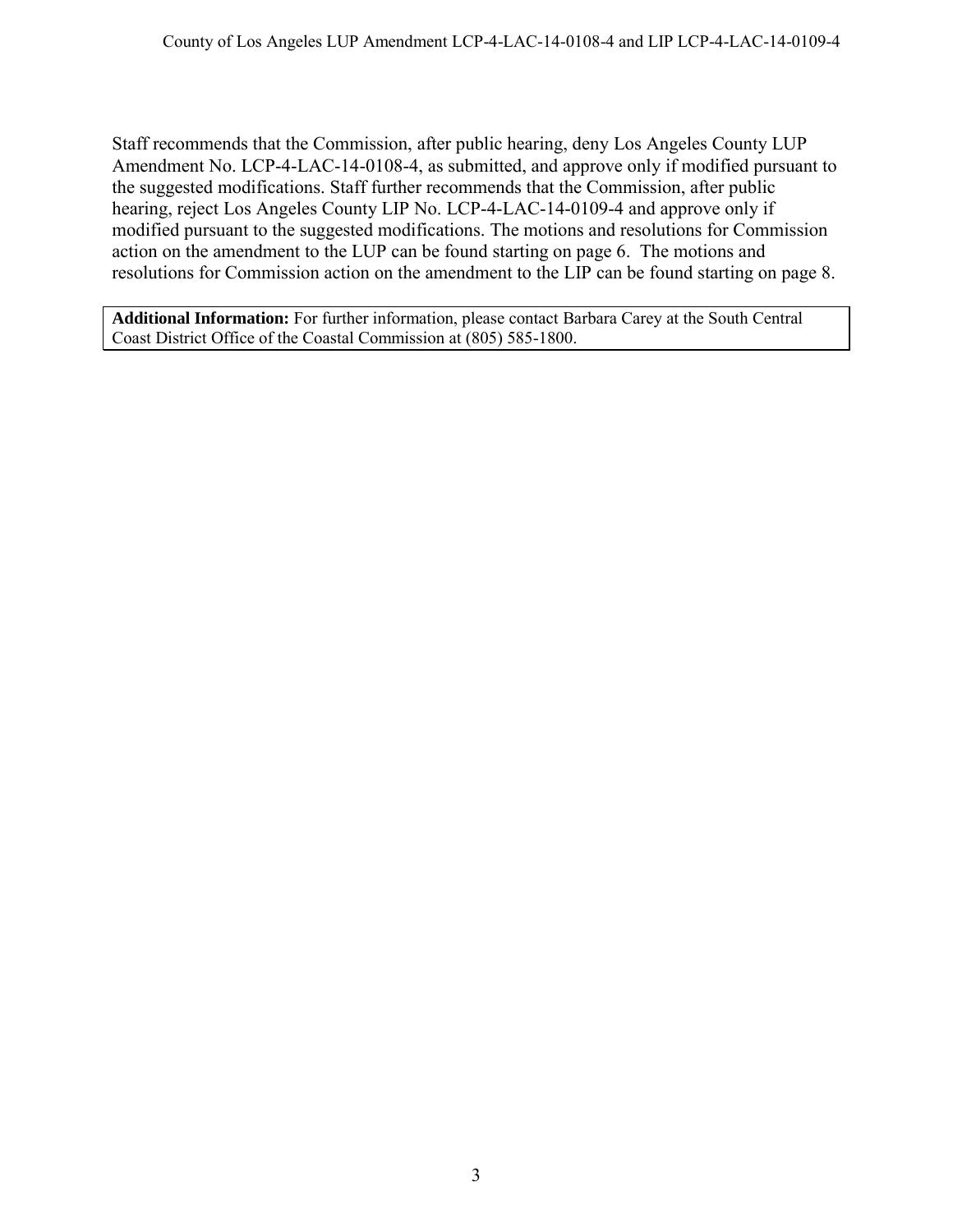# **TABLE OF CONTENTS**

| I.                                                  |                                                                                                                 |  |
|-----------------------------------------------------|-----------------------------------------------------------------------------------------------------------------|--|
| A <sub>1</sub><br>B <sub>1</sub><br>$\mathcal{C}$ . |                                                                                                                 |  |
| П.                                                  | STAFF RECOMMENDATION, MOTIONS, & RESOLUTIONS ON THE LAND                                                        |  |
| D.<br>$E_{\parallel}$                               | CERTIFICATION OF THE LUP AMENDMENT WITH SUGGESTED MODIFICATIONS  7                                              |  |
|                                                     | III. STAFF RECOMMENDATION, MOTIONS, & RESOLUTIONS ON THE                                                        |  |
| $A_{\cdot}$<br>B <sub>1</sub>                       | CERTIFICATION OF THE IMPLEMENTATION PLAN WITH SUGGESTED MODIFICATIONS 8                                         |  |
|                                                     |                                                                                                                 |  |
| A.<br>B <sub>1</sub>                                | SUGGESTED MODIFICATIONS TO THE LOCAL IMPLEMENTATION PLAN 10                                                     |  |
| $\mathbf{V}_{\cdot}$                                | FINDINGS FOR DENIAL OF THE LUP AMENDMENT AND LIP AS<br>SUBMITTED, AND APPROVAL OF THE LUP AMENDMENT AND LIP, IF |  |
| $A_{\cdot}$                                         |                                                                                                                 |  |
| B <sub>1</sub><br>$\mathcal{C}$ .                   | ENVIRONMENTAL SETTING AND DESCRIPTION OF THE PLAN AREA 13<br>$\mathcal{I}$ .                                    |  |
|                                                     | 2.                                                                                                              |  |
|                                                     | 3 <sub>1</sub><br>$\overline{4}$ .                                                                              |  |
|                                                     | 5.                                                                                                              |  |
| D.                                                  |                                                                                                                 |  |

# **[EXHIBITS](https://documents.coastal.ca.gov/reports/2018/12/F8a/F8a-12-2018-exhibits.pdf)**

[Exhibit 1 Final Decision in Ramirez Canyon Preservation Fund v. California Coastal Commission](https://documents.coastal.ca.gov/reports/2018/12/F8a/F8a-12-2018-exhibits.pdf)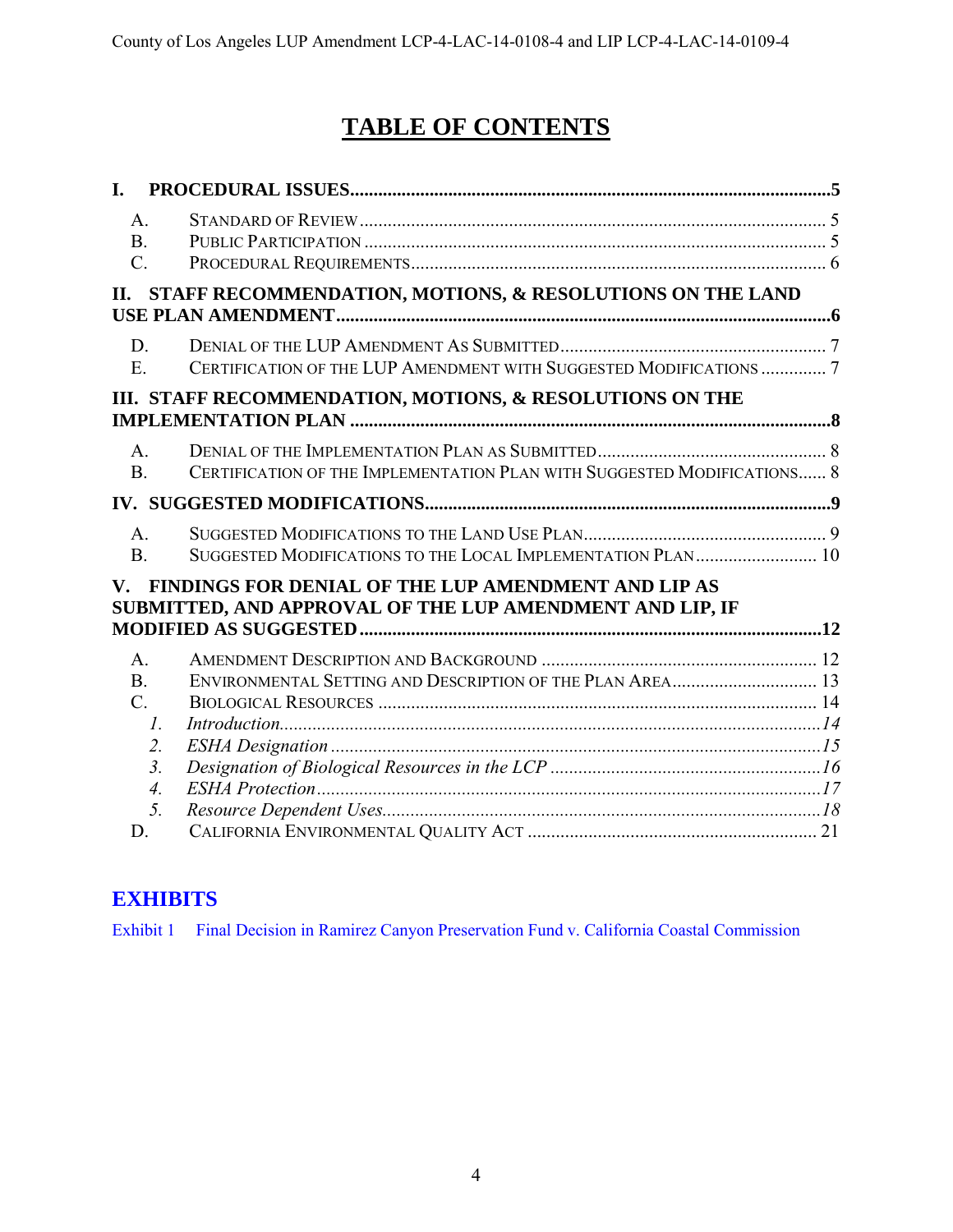# <span id="page-4-0"></span>**I. PROCEDURAL ISSUES**

## <span id="page-4-1"></span>**A. STANDARD OF REVIEW**

The Coastal Act provides:

*The commission shall certify a land use plan, or any amendments thereto, if it finds that a*  land use plan meets the requirements of, and is in conformity with, the policies of *Chapter 3 (commencing with Section 30200)…" (Section 30512(c))* 

The Coastal Act further provides:

*The local government shall submit to the Commission the zoning ordinances, zoning district maps, and, where necessary, other implementing actions that are required pursuant to this chapter.* 

*…The Commission may only reject ordinances, zoning district maps, or other implementing action on the grounds that they do not conform with, or are inadequate to carry out, the provisions of the certified land use plan. If the Commission rejects the zoning ordinances, zoning district maps, or other implementing actions, it shall give written notice of the rejection, specifying the provisions of the land use plan with which the rejected zoning ordinances do not conform, or which it finds will not be adequately carried out, together with its reasons for the action taken. (Section 30513)* 

*The Commission may suggest modifications… (Section 30513)* 

The standard of review that the Commission uses in reviewing the adequacy of the Land Use Plan, is whether the Land Use Plan, as amended, would remain consistent with, and meet the requirements of, the policies of Chapter 3 of the Coastal Act. The standard of review for the proposed Implementation Plan of the certified Local Coastal Program, pursuant to Section 30513 and 30514 (regarding amendments) of the Coastal Act, is whether the Implementation Plan, with the proposed amendment, would be in conformance with, and adequate to carry out, the provisions of the Land Use Plan (LUP) portion of the County of Los Angeles' certified Local Coastal Program, as amended.

# <span id="page-4-2"></span>**B. PUBLIC PARTICIPATION**

Section 30503 of the Coastal Act requires public input in Local Coastal Program development. It states:

*During the preparation, approval, certification, and amendment of any local coastal program, the public, as well as all affected governmental agencies, including special districts shall be provided maximum opportunities to participate. Prior to submission of a local coastal program for approval, local governments shall hold a public hearing or hearings on that portion of the program which has not been subjected to public hearings within four years of such submission.* 

In this case, the County of Los Angeles conformed to the Coastal Act's public participation requirements. The County held several public meetings on the proposed LCP, seven of which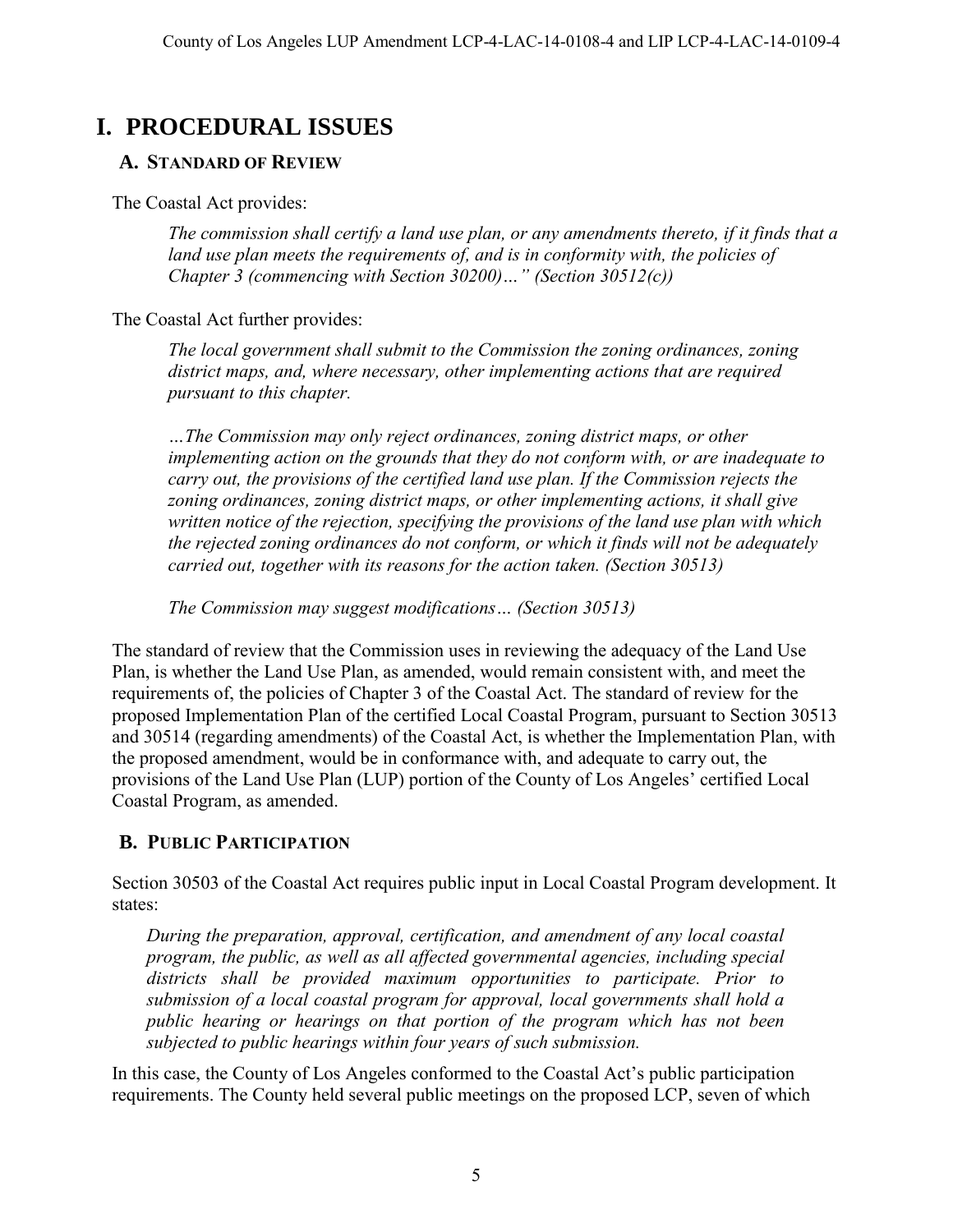were public hearings (Regional Planning Commission Hearings on October 25, 2006, November 6, 2006, January 24, 2007, and March 7, 2007, and Board of Supervisors Hearings on October 23, 2007, October 30, 2007, and February 11, 2014). In addition, the County made the draft documents available to the public on their website, and hard copies of the draft documents were made available to the public at various public locations at no cost, on January 7, 2014, six weeks prior to the Board hearing and action on the LCP on February 18, 2014. Public notice of availability of the documents was sent to approximately 6,000 property owners and interested parties on January 3, 2014, at least six weeks before the Board hearing of February 11, 2014. The Board formally adopted a resolution to approve the LCP and submit it to the Coastal Commission on February 18, 2014. The hearings were noticed to the public by publishing the notice in two local newspapers and by mailing notice to interested parties, consistent with Section 13515 of Title 14 of the California Code of Regulations. The County received written comments regarding the draft LCP from concerned parties and members of the public.

Notice of the Coastal Commission April 2014 (LUP) and July 2014 (LIP) hearings as well as the subject hearing was distributed to all known interested parties and published in local newspapers.

# <span id="page-5-0"></span>**C. PROCEDURAL REQUIREMENTS**

Pursuant to Section 13551(b) of Title 14 of the California Code of Regulations, the County resolution for submittal may specify that a Local Coastal Program Amendment will either require formal local government adoption after the Commission approval, or that it is an amendment that will take effect automatically upon the Commission's approval pursuant to Public Resources Code Sections 30512, 30513, and 30519. In this case, because this approval is subject to suggested modifications by the Commission, if the Commission approves the proposed LUP amendment and the LIP pursuant to the staff recommendation, the County must act to accept the certified suggested modifications within six months from the date of Commission action in order for the amendment to become effective (California Code of Regulations, Title 14, Sections 13544 & 13544.5; and Sections 13542(b) and 13537(b)). If the Commission certifies the proposed LUP Amendment and LIP with suggested modifications and the County acts on those suggested modifications, then pursuant to Section 13544 of the Code of Regulations, the Executive Director shall determine whether the County's action is adequate to satisfy all requirements of the Commission's certification order and report on such adequacy to the Commission. Should the Commission deny the LCP Amendment, as submitted, without suggested modifications, no further action is required by either the Commission or the County, and the LCP amendment is not effective.

# <span id="page-5-1"></span>**II. STAFF RECOMMENDATION, MOTIONS, & RESOLUTIONS ON THE LAND USE PLAN AMENDMENT**

Following public hearing, staff recommends the Commission adopt the following resolutions and findings. The appropriate motion to introduce the resolution and a staff recommendation is provided prior to each resolution.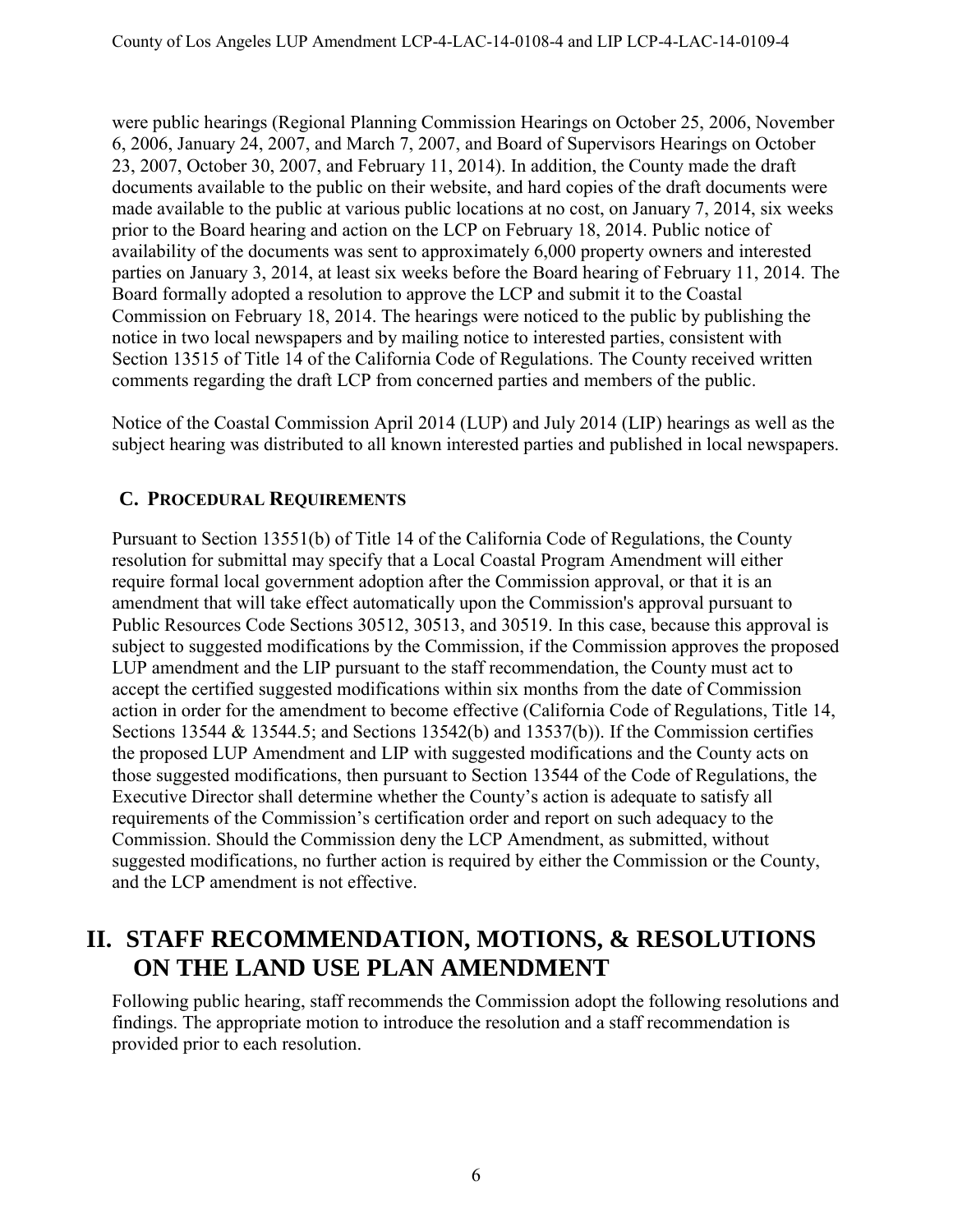### <span id="page-6-0"></span>**D. DENIAL OF THE LUP AMENDMENT AS SUBMITTED**

#### **Motion:**

*I move that the Commission certify Land Use Plan Amendment No. LCP-4-LAC-14-0108- 4 as submitted by Los Angeles County for the Santa Monica Mountains segment of the County's Coastal Zone.* 

Staff recommends a **NO** vote. Following this staff recommendation will result in denial of the land use plan amendment as submitted and adoption of the following resolution. The motion to certify as submitted passes only upon an affirmative vote of a majority of the appointed Commissioners.

#### **Resolution to Deny the LUP Amendment as Submitted:**

*The Commission hereby denies certification of the Land Use Plan Amendment submitted by Los Angeles County for the Santa Monica Mountains segment of the County's coastal zone and adopts the findings set forth below on grounds that the land use plan amendment as submitted does not meet the requirements of and is not in conformity with the policies of Chapter 3 of the Coastal Act. Certification of the land use plan amendment would not meet the requirements of the California Environmental Quality Act, as there are feasible alternatives and mitigation measures that would substantially lessen the significant adverse impacts on the environment that will result from certification of the land use plan amendment as submitted.* 

#### <span id="page-6-1"></span>**E. CERTIFICATION OF THE LUP AMENDMENT WITH SUGGESTED MODIFICATIONS**

#### **Motion:**

*I move that the Commission certify Land Use Plan Amendment No. LCP-4-LAC-14-0108- 4, submitted by Los Angeles County for the Santa Monica Mountains segment of the County's Coastal Zone, if modified as suggested in this staff report.* 

Staff recommends a **YES** vote. Passage of this motion will result in certification of the land use plan amendment with suggested modifications and adoption of the following resolution and findings. The motion to certify with suggested modifications passes only upon an affirmative vote of a majority of the appointed Commissioners.

#### **Resolution to Certify with Suggested Modifications:**

*The Commission hereby certifies the Land Use Plan Amendment submitted by Los Angeles County for the Santa Monica Mountains segment of the County's coastal zone, if modified as suggested, and adopts the findings set forth below on grounds that the land use plan amendment with the suggested modifications will meet the requirements of and be in conformity with the policies of Chapter 3 of the Coastal Act. Certification of the*  land use plan amendment if modified as suggested complies with the California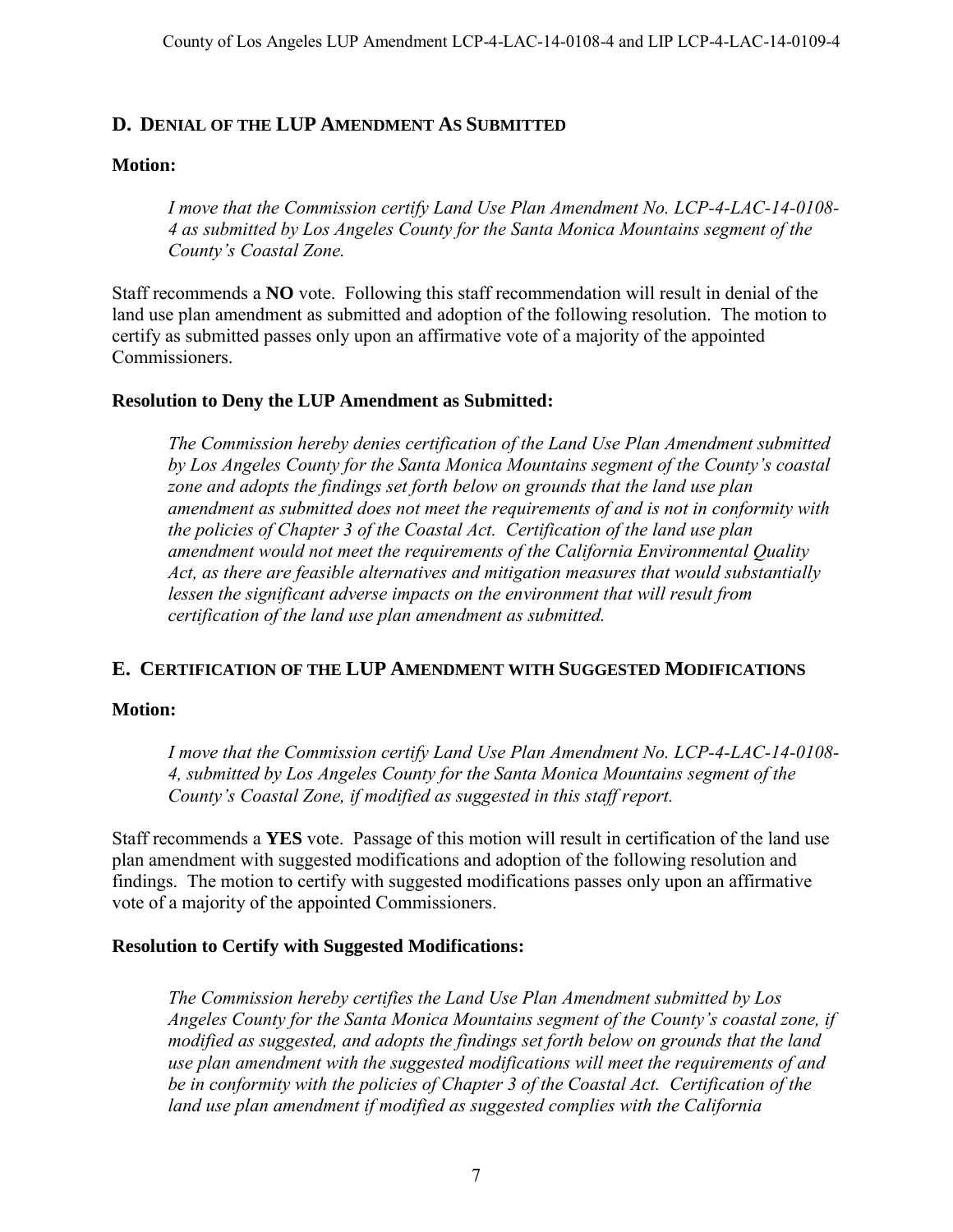*Environmental Quality Act because either 1) feasible mitigation measures and/or alternatives have been incorporated to substantially lessen any significant adverse effects of the plan on the environment, or 2) there are no further feasible alternatives and mitigation measures that would substantially lessen any significant adverse impacts on the environment that will result from certification of the land use plan amendment if modified as suggested.* 

# <span id="page-7-0"></span>**III. STAFF RECOMMENDATION, MOTIONS, & RESOLUTIONS ON THE IMPLEMENTATION PLAN**

Following public hearing, staff recommends the Commission adopt the following resolutions and findings. The appropriate motion to introduce the resolutions and a staff recommendation is provided prior to each resolution.

#### <span id="page-7-1"></span>**A. DENIAL OF THE IMPLEMENTATION PLAN AS SUBMITTED**

#### **Motion:**

*I move that the Commission reject County of Los Angeles Implementation Plan LCP-4- LAC-14-0109-4 as submitted.* 

Staff recommends a **YES** vote. Passage of this motion will result in rejection of the Implementation Plan LCP-4-LAC-14-0109-4 as submitted and the adoption of the following resolution and findings. The motion passes only by an affirmative vote of a majority of the Commissioners present.

#### **Resolution:**

The Commission hereby *denies* certification of County of Los Angeles Implementation Plan LCP-4-LAC-14-0109-4, as submitted, and adopts the findings set forth below on grounds that the Implementation Plan, as submitted, does not conform with and is inadequate to carry out, the provisions of the certified Land Use Plan, as amended. Certification of the Implementation Plan would not meet the requirements of the California Environmental Quality Act as there are feasible alternatives and mitigation measures that would substantially lessen the significant adverse impacts on the environment that will result from certification of the Implementation Plan as submitted.

### <span id="page-7-2"></span>**B. CERTIFICATION OF THE IMPLEMENTATION PLAN WITH SUGGESTED MODIFICATIONS**

#### **Motion:**

*I move that the Commission certify County of Los Angeles Implementation Plan LCP-4- LAC-14-0109-4 if it is modified as suggested in this staff report.*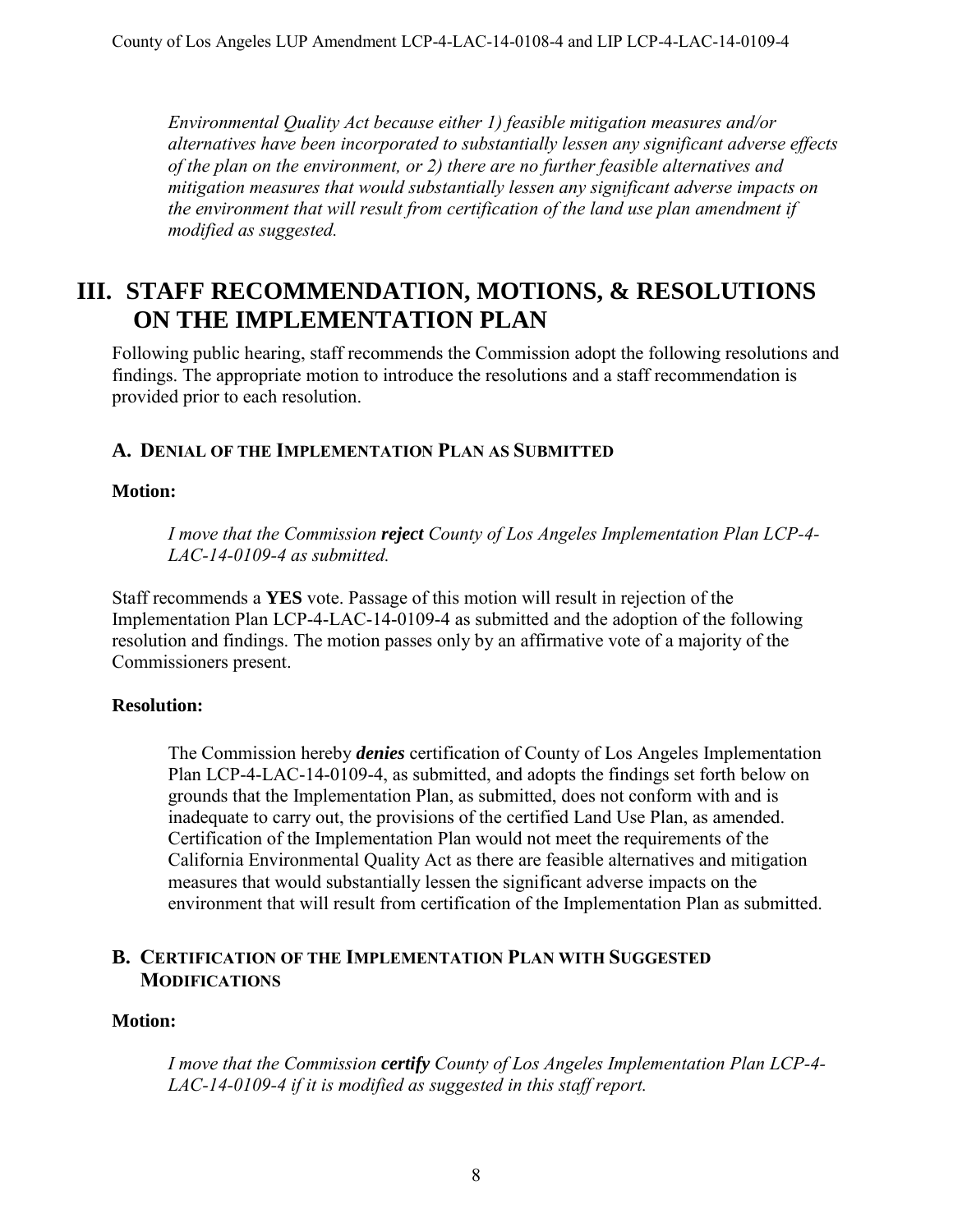Staff recommends a **YES** vote. Passage of this motion will result in certification of the Implementation Plan LCP-4-LAC-14-0109-4with suggested modifications and the adoption of the following resolution and findings. The motion passes only by an affirmative vote of a majority of the Commissioners present.

## **Resolution:**

The Commission hereby *certifies* the County of Los Angeles Implementation Plan LCP-4-LAC-14-0109-4, if modified as suggested, and adopts the findings set forth below on grounds that the Implementation Plan with the suggested modifications conforms with, and is adequate to carry out, the provisions of the certified Land Use Plan, as amended. Certification of the Implementation Plan if modified as suggested complies with the California Environmental Quality Act, because either 1) feasible mitigation measures and/or alternatives have been incorporated to substantially lessen any significant adverse effects of the Implementation Plan on the environment, or 2) there are no further feasible alternatives and mitigation measures that would substantially lessen any significant adverse impacts on the environment.

# <span id="page-8-0"></span>**IV. SUGGESTED MODIFICATIONS**

# <span id="page-8-1"></span>**A. SUGGESTED MODIFICATIONS TO THE LAND USE PLAN**

The language proposed in the County's LUP is shown in straight type. Language recommended by Commission staff to be inserted is shown underlined and language proposed to be deleted is shown in overstrike.

#### **Suggested Modification No. 1**

**CO-42** Resource-dependent uses are only allowed in H1 and H2 habitats where sited and designed to avoid significant disruption of habitat values, consistent with the policies of the LUP. Low-impact campgrounds, public accessways, and trails are considered resource-dependent uses. Resource-dependent uses shall be sited and designed to avoid or minimize impacts to significant disruption of habitat values in H1 and H2 habitat to the maximum extent feasible. by implementing Mmeasures such as, including but not necessarily limited to, minimizing removal of native vegetation, installing signage, placement of boardwalks, utilizing established trail corridors or existing disturbed areas, following natural contours to minimize grading, and using limited fencing shall be implemented as necessary to protect H1 and H2 habitat. Accessways to and along the shoreline that are located in H1 or H2 habitat areas shall be sited, designed, and managed to avoid significant disruption of habitat values, including by and/or protecting marine mammal hauling grounds, seabird nesting and roosting sites, sensitive rocky points and intertidal areas, and coastal dunes.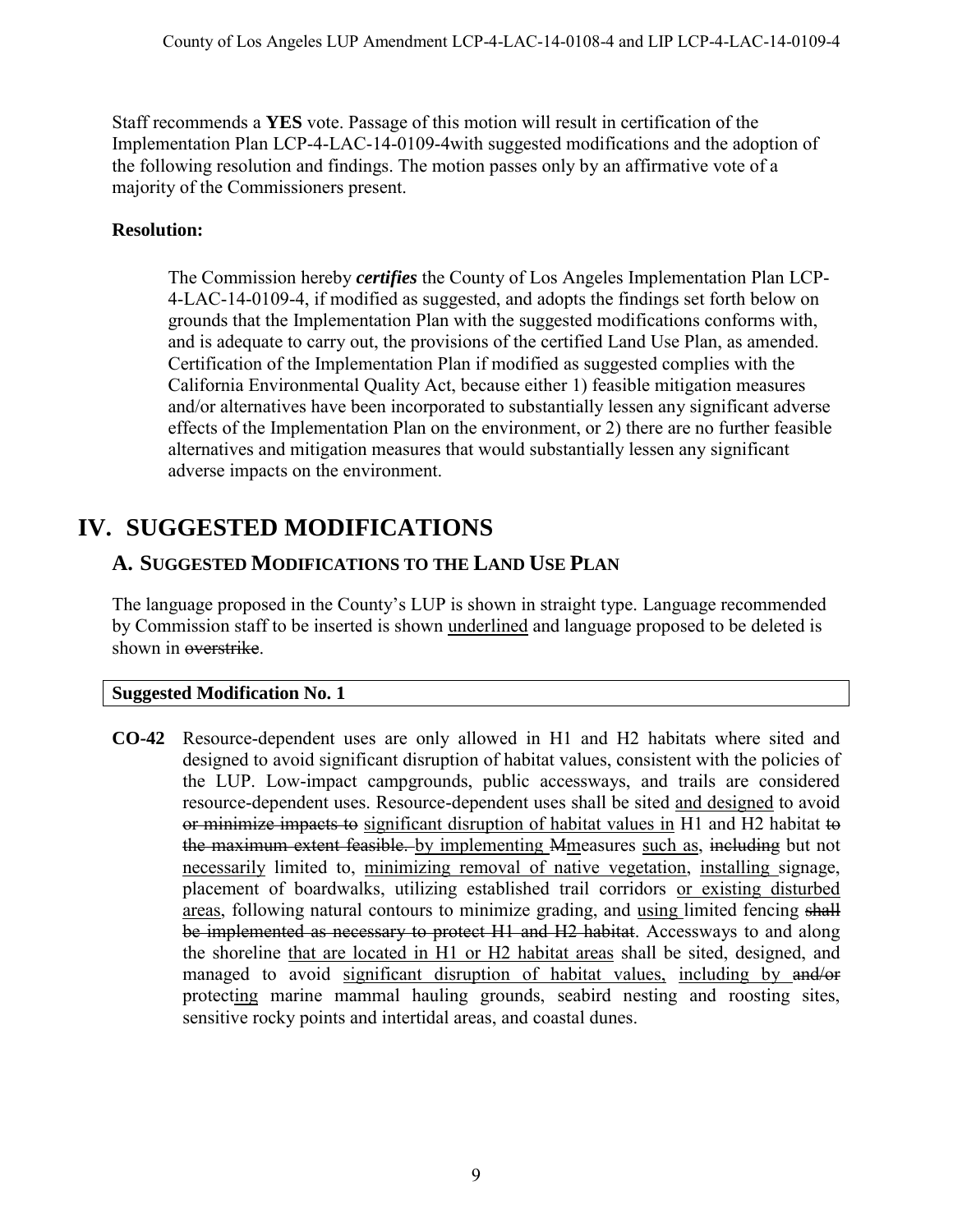#### **Suggested Modification No. 2**

**CO-93** Public accessways, trails, and low-impact campgrounds shall be an allowed use in H1 and H2 habitat areas. Accessways to and along the shoreline that are located in H1 or H2 habitat areas shall be sited, designed, and managed to avoid significant disruption of habitat values, including by and/or protecting marine mammal hauling grounds, seabird nesting and roosting sites, sensitive rocky points and intertidal areas, and coastal dunes. Inland public trails and low-impact campgrounds shall be located, designed, and maintained to avoid or minimize impacts to significant disruption of habitat values in H1  $\Theta$  and H2 habitat areas and to protect other coastal resources, including by utilizing established trail corridors or existing disturbed areas, following natural contours to minimize grading, and avoiding naturally-vegetated areas with significant native plant species to the maximum extent feasible. Trails shall be constructed in a manner that minimizes grading and runoff.

#### **Suggested Modification No. 3**

#### **CO-164(e)**

Overnight campgrounds, including "low-impact" campgrounds, are permitted uses in parklands and are encouraged within park boundaries for public use to provide a wider range of recreational opportunities and low-cost visitor-serving opportunities for visitors of diverse abilities, where impacts to coastal resources are minimized, significant disruption of habitat values in H1 and H2 habitat is avoided, and where such sites can be designed within site constraints and to adequately address public safety issues. These campgrounds help provide recreational opportunities and low-cost visitorserving opportunities for visitors. Low-impact campgrounds constitute a resourcedependent use. Access to low-impact campgrounds shall be supported by parking areas and designated ADA drop-offs that may be located in H2 or H3 habitat areas, where it is infeasible to site such facilities in non-habitat areas.

## <span id="page-9-0"></span>**B. SUGGESTED MODIFICATIONS TO THE LOCAL IMPLEMENTATION PLAN**

The language of the proposed Local Implementation Plan is shown in straight type. Language recommended by Commission staff to be inserted is shown underlined and language proposed to be deleted is shown in overstrike.

#### **Suggested Modification No. 4**

# **Section 22.44.1920.M, Subsections 1 and 2 (a through c only)**

Resource-dependent Uses. Resource-dependent uses are uses that are dependent on

SERA's to function. Resource-dependent uses include: nature observation, research/education,

habitat restoration, interpretive signage, and passive recreation, including horseback riding, low-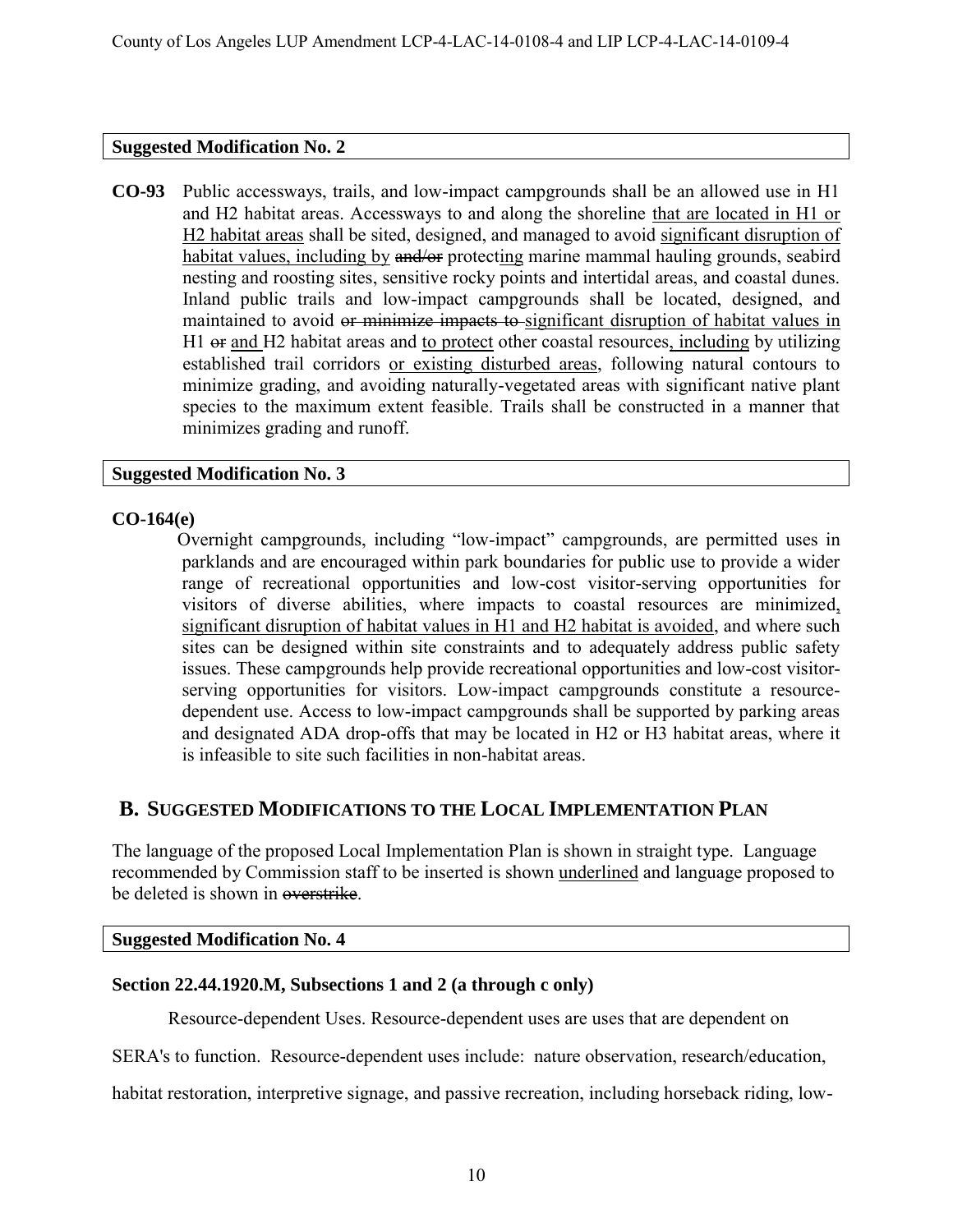impact campgrounds, picnic areas, public accessways, and hiking trails, but excluding trails for motor vehicles. Residential or commercial uses are not resource-dependent uses.

1. Resource-dependent uses are allowed in H1 habitat, H2 habitat, and H3 habitat, including H1 habitat buffer and H1 habitat quiet zone buffer, where sited and designed to avoid significant disruption of habitat values, consistent with the following development standards and all other applicable standards of the LIP.

2. Development Standards.

a. Resource-dependent uses shall be sited and designed to avoid significant disruption of habitat values or minimize adverse impacts to in H1 and H2 habitat and to minimize all impacts to other habitat to the maximum extent feasible. The development shall be the minimum design necessary to accommodate the use in order to minimize adverse impacts to H1 and H2 habitat;

b. Accessways to and along the shoreline that are located in H1 or H2 habitat shall be sited, designed, and managed to avoid significant disruption of habitat values, including by and/or protecting marine mammal hauling grounds, seabird nesting and roosting sites, sensitive rocky points and intertidal areas, and coastal dunes. Inland public trails shall be located, designed, and maintained to avoid significant disruption of habitat values in or minimize impacts to H1 and or H2 habitat, and to protect other coastal resources, by utilizing established trail corridors or other disturbed areas, following natural contours to minimize grading, and avoiding naturally vegetated areas with significant native plant species to the maximum extent feasible. Trails shall be constructed in a manner that minimizes grading and runoff;

c. Low-impact campgrounds shall be located, designed, and maintained to avoid significant disruption of habitat values or minimize impacts to in H1 orand H2 Habitat areas, and to avoid or minimize impacts and to other coastal resources, by utilizing established disturbed areas where feasible, following natural contours to minimize grading, and avoiding naturally vegetated areas with significant native plant species to the maximum extent feasible. Such campgrounds shall be located a minimum of 50 feet from the top bank of all

11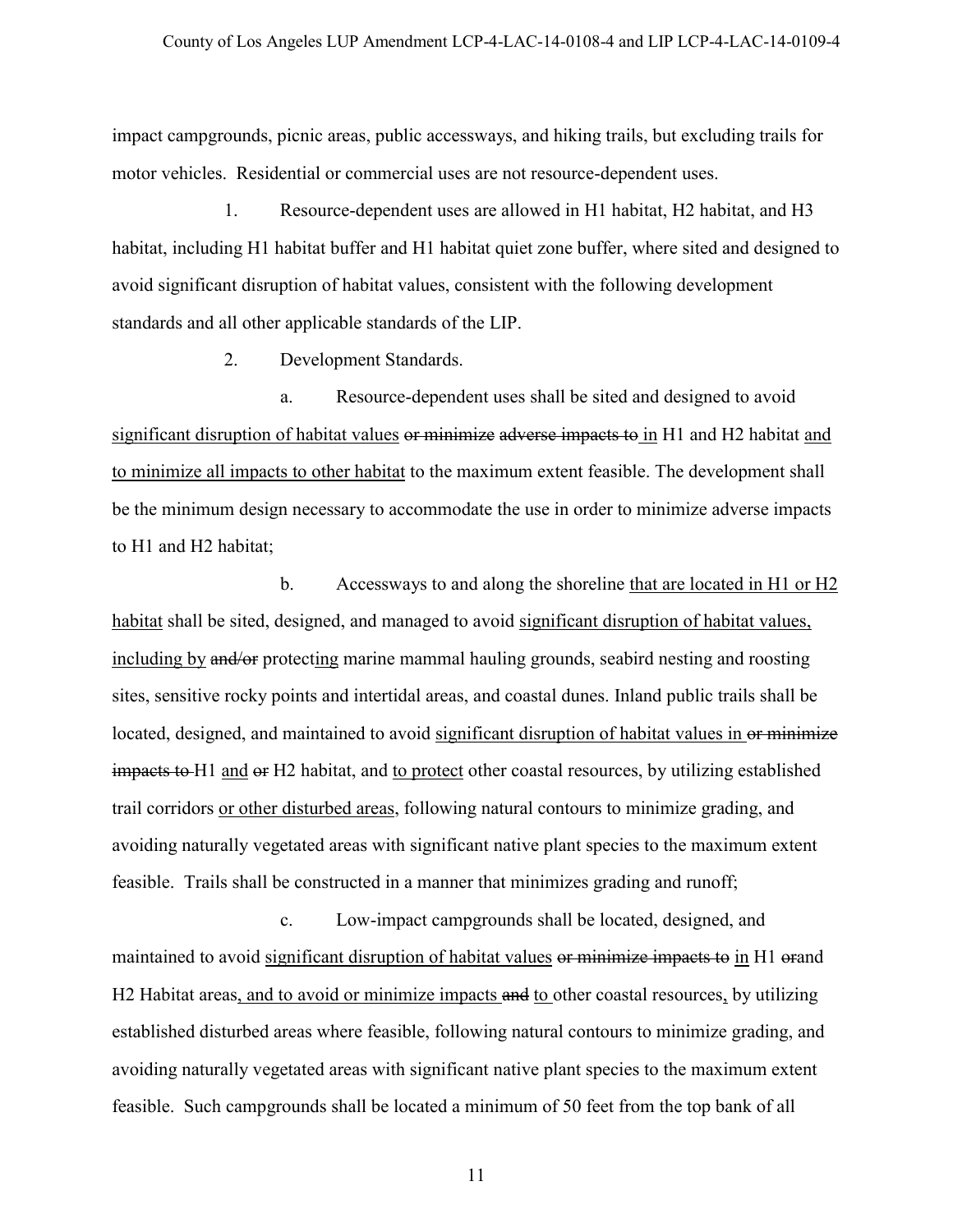streams or from the outer edge of riparian vegetation, whichever is the most protective of biological resources as determined by the staff biologist or the ERB unless those areas are developed and/or disturbed by historic uses (e.g., recreation). Access to low-impact campgrounds shall be supported by parking areas and designated ADA drop-offs that may be located in H2 habitat areas, where it is infeasible to site such facilities in H3 habitat areas;

…

# <span id="page-11-0"></span>**V. FINDINGS FOR DENIAL OF THE LUP AMENDMENT AND LIP AS SUBMITTED, AND APPROVAL OF THE LUP AMENDMENT AND LIP, IF MODIFIED AS SUGGESTED**

The following findings support the Commission's denial of the proposed Land Use Plan Amendment as submitted and approval of the Land Use Plan if modified as suggested in Section IV (Suggested Modifications) above. Additionally, the findings detail the Commission's denial of the proposed Local Implementation Plan as submitted, and approval of the Local Implementation Plan if modified as indicated in Section IV (Suggested Modifications) above.

The Commission hereby finds and declares as follows:

## <span id="page-11-1"></span>**A. AMENDMENT DESCRIPTION AND BACKGROUND**

This report concerns a partial remand of the Commission's decisions approving with suggested modifications the County of Los Angeles Santa Monica Mountains Local Coastal Program (Land Use Plan Amendment and Local Implementation Plan) resulting from the trial court decision in Ramirez Canyon Preservation Fund v. California Coastal Commission [\(Exhibit 1\)](https://documents.coastal.ca.gov/reports/2018/12/F8a/F8a-12-2018-exhibits.pdf). In that decision, the court found that the policies and provisions of the Local Coastal Program (LCP) that permit low-impact campgrounds as a resource-dependent use in H1 and H2 habitat (environmentally sensitive habitat areas), based on the standard of avoiding impacts to the maximum extent feasible, must be set aside as void and reconsidered by the Commission. Three revised LUP policies and one revised LIP provision relating to low-impact campgrounds, trails, and public accessways are proposed to replace those that were ordered to be set aside. All other policies and provisions of the certified Land Use Plan and Local Implementation Plan remain in full force and effect.

The County of Los Angeles Santa Monica Mountains Local Coastal Program (LCP) is comprised of two portions that were approved by the Commission in two separate actions. The Land Use Plan (LUP) portion of the LCP (LUP Amendment No. LCP-4-LAC-14-0108-4) was approved with suggested modifications by the Commission at the April 10, 2014 hearing. On July 10, 2014, the Commission approved the Local Implementation Plan (LIP) portion of the LCP (LIP No. LCP-4-LAC-14-0109-4) with suggested modifications.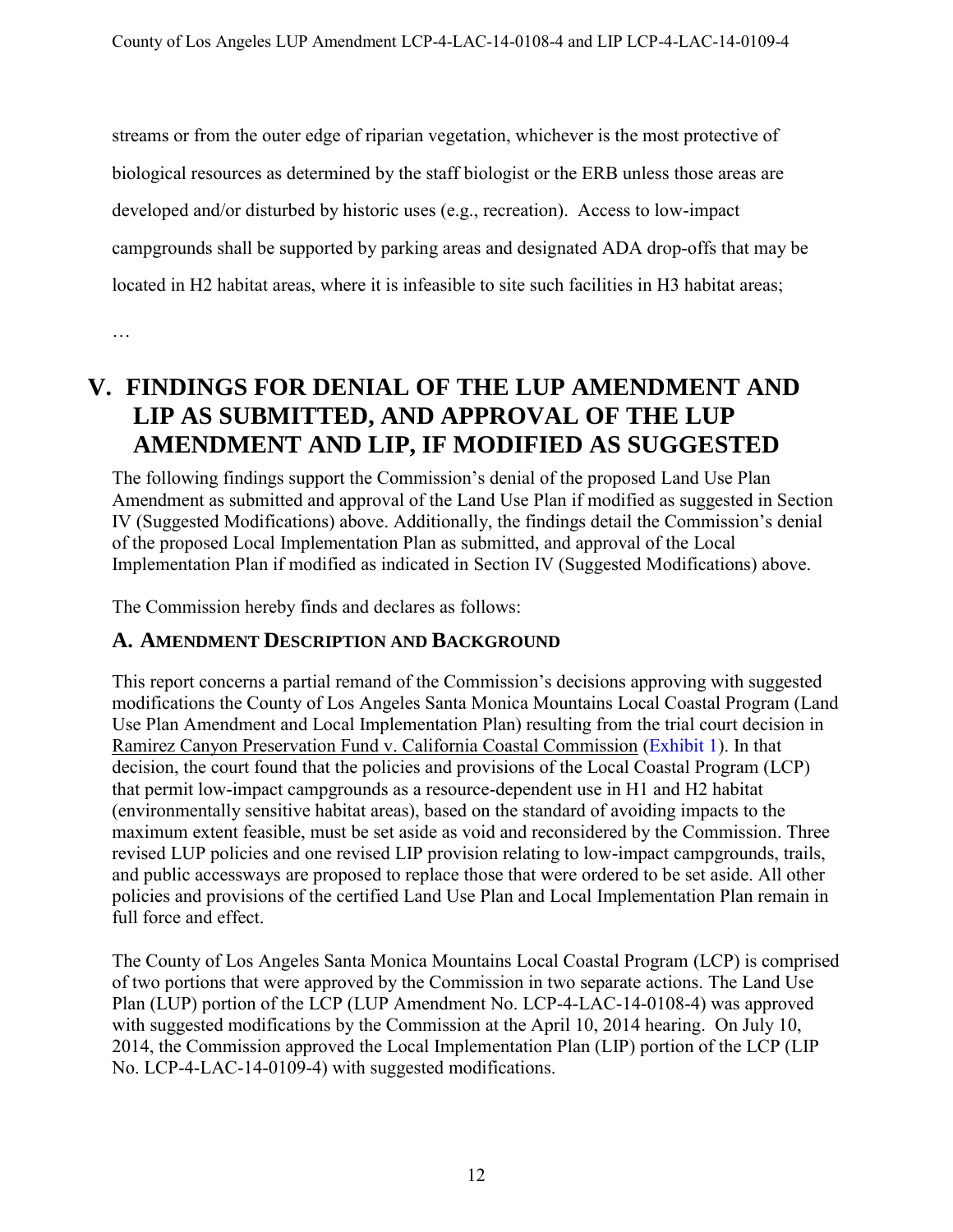On August 26, 2014, the Los Angeles County Board of Supervisors held one hearing regarding both the LUP Amendment and the LIP in which it adopted a Resolution acknowledging receipt of the Commission's certification of the LCP and accepting and agreeing to all modifications suggested by the Commission. The Executive Director determined the County's action accepting the suggested modifications to be legally adequate and the Commission concurred with this determination on October 10, 2014, resulting in effective certification of the entire LCP.

The Ramirez Canyon Preservation Fund filed a petition for writ of mandate after the Commission's April 2014 action on the Santa Monica Mountains Land Use Plan. The petition alleged that the Commission's approval of the LUP violated Section 30240 of the Coastal Act by permitting campgrounds within ESHA. It further alleged that campgrounds are not a resourcedependent use and the support facilities necessary for a campground are likely to disturb the plant and animal life within ESHA. The Commission's July 2014 action on the Santa Monica Mountains Local Implementation Plan was later added to the case and also considered by the Superior Court.

The Superior Court decision in Ramirez Canyon Preservation Fund v. California Coastal Commission determined that the Commission's interpretation of Coastal Act Section 30240 to permit low-impact campgrounds in ESHA as a resource-dependent use is correct as a matter of law. The court further found that those LUP policies and LIP provisions that require low-impact campgrounds to avoid impacts to ESHA to the maximum extent feasible are inconsistent with Section 30240 of the Coastal Act, which requires that resource dependent uses in ESHA must avoid significant disruption of habitat values. The court ordered that the policies and provisions permitting low-impact campgrounds in H1 and H2 habitat (ESHA) based on the standard of avoiding impacts to the maximum extent feasible must be set aside as void and reconsidered by the Commission.

## <span id="page-12-0"></span>**B. ENVIRONMENTAL SETTING AND DESCRIPTION OF THE PLAN AREA**

The Santa Monica Mountains segment of Los Angeles County's coastal zone extends inland from the shoreline approximately five miles and encompasses approximately 50,000 acres. The Santa Monica Mountains, an east-west trending mountain range, is geologically complex and characterized by generally steep, rugged terrain of mountain slopes and canyons, with elevations ranging from sea level to over 3,000 feet. Numerous deep, parallel canyons drain south into Santa Monica Bay. An extraordinary feature of this section of coast is the large number of watersheds. Most of these watersheds originate at or near the northern plan area boundary and connect to habitats within the adjacent coastal City of Malibu and ultimately discharge into the ocean. Malibu Creek, however, extends well inland to the Simi Hills and drains approximately 67,000 acres of watershed into Malibu Lagoon in the City of Malibu. The upper reaches of these streams are relatively undisturbed and consist of steep canyons containing riparian oak-sycamore bottoms, with coastal sage scrub and chaparral ascending the canyon walls. This topographic and geologic complexity has contributed to tremendous ecological diversity. A variety of vegetation types occur within the mountains including oak woodlands, walnut woodlands, riparian woodlands, valley oak savannas, grasslands, coastal sage scrub, several types of chaparral, southern willow scrub, wetlands, and coastal marshes. This vegetation diversity provides habitat for abundant wildlife. Fifty species of mammals are found in the mountains, including bobcats,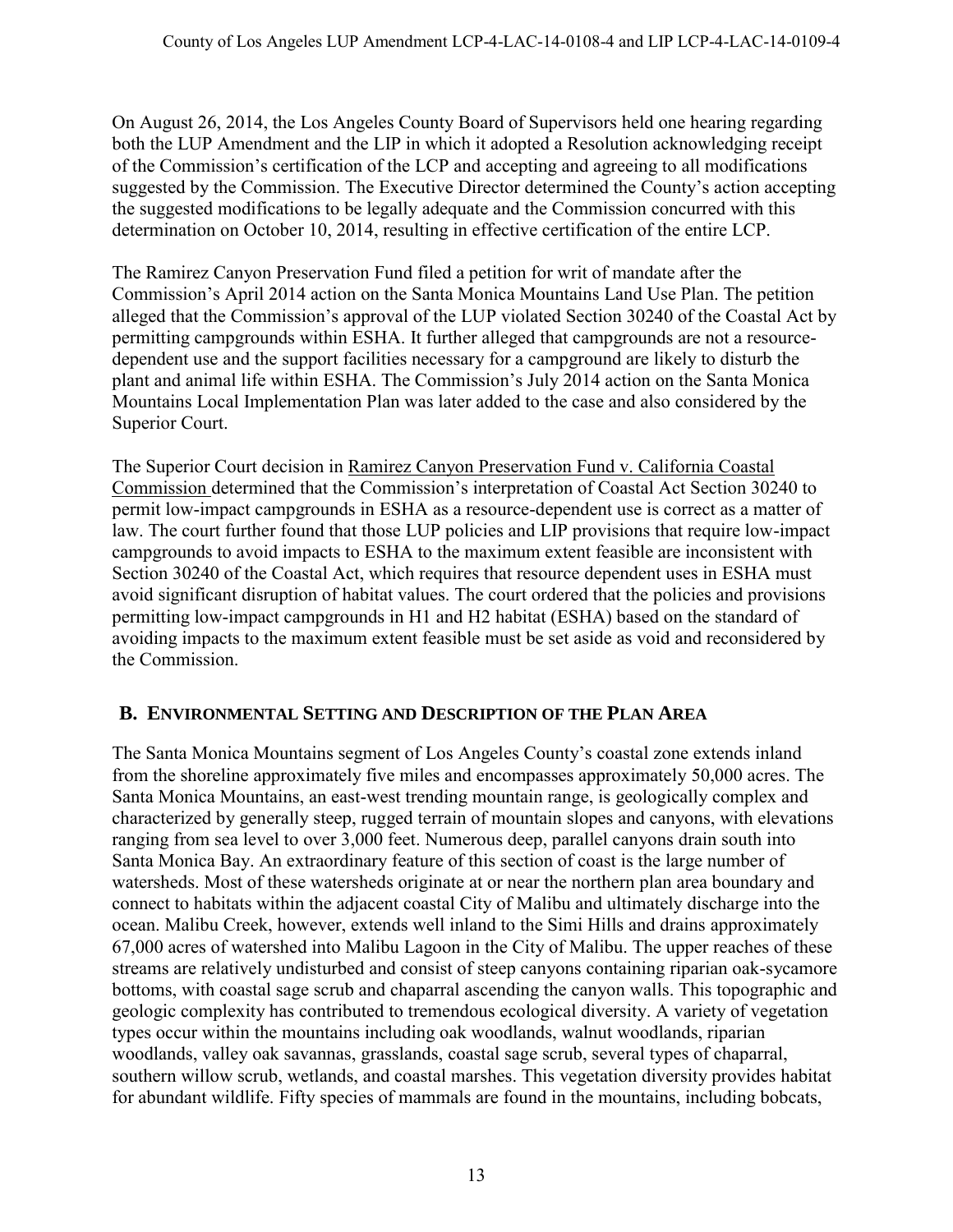mountain lions, mule deer, badgers and other smaller mammals. In addition, nearly 400 species of birds are recorded from the area and over 35 species of reptiles and amphibians are known to occur. Overall, these vegetation types and wildlife species are part of a diverse and increasingly rare complex of natural ecosystems adapted to the southern California Mediterranean-type climate of wet winters and warm, dry summers. The Santa Monica Mountains still include large areas of intact habitat, an extraordinary fact given the dense urban development that surrounds the area.

More than half of the 50,000-acre plan area is public parkland (approximately 29,500 acres), which includes, but is not limited to, Leo Carrillo State Park, Charmlee Wilderness Park, Malibu Creek State Park, and Topanga State Park. The entire plan area is within the larger Santa Monica Mountains National Recreation Area (SMMNRA), which encompasses more than 153,000 acres within and adjacent to unincorporated Los Angeles and Ventura Counties and the cities of Agoura Hills, Calabasas, Los Angeles, Malibu, Thousand Oaks, Westlake Village, and others. The SMMNRA is cooperatively managed by the National Park Service, California Department of Parks and Recreation, the Santa Monica Mountains Conservancy, and the Mountains Recreation and Conservation Authority. The SMMNRA was established by Congress in 1978 to protect the largest expanse of mainland Mediterranean ecosystem in the national park system and to provide for the recreational and educational needs of the visiting public.

The remainder of the plan area is composed primarily of rural residential lots ranging from parcels of less than 10,000 square feet to parcels of 80 acres or more. There is limited small-scale commercial development in the area of Topanga Canyon Boulevard and Pacific Coast Highway, as well as the area of Topanga Canyon Boulevard and Old Topanga Canyon Road. Those commercial developments consist primarily of neighborhood grocery stores or restaurants and local-serving retailers. There are also various public or semi-public facilities and private visitorserving commercial and/or recreational-type developments scattered throughout the plan area such as private camps and a golf course.

# <span id="page-13-0"></span>**C. BIOLOGICAL RESOURCES**

Section **30240** of the Coastal Act states that:

*(a) Environmentally sensitive habitat areas shall be protected against any significant disruption of habitat values, and only uses dependent on those resources shall be allowed within those areas.* 

*(b) Development in areas adjacent to environmentally sensitive habitat areas and parks and recreation areas shall be sited and designed to prevent impacts which would significantly degrade those areas, and shall be compatible with the continuance of those habitat and recreation areas.* 

# <span id="page-13-1"></span>**1. INTRODUCTION**

Coastal Act Section 30240 requires that environmentally sensitive habitat areas (ESHA) be protected against any significant disruption of habitat values. No uses other than those dependent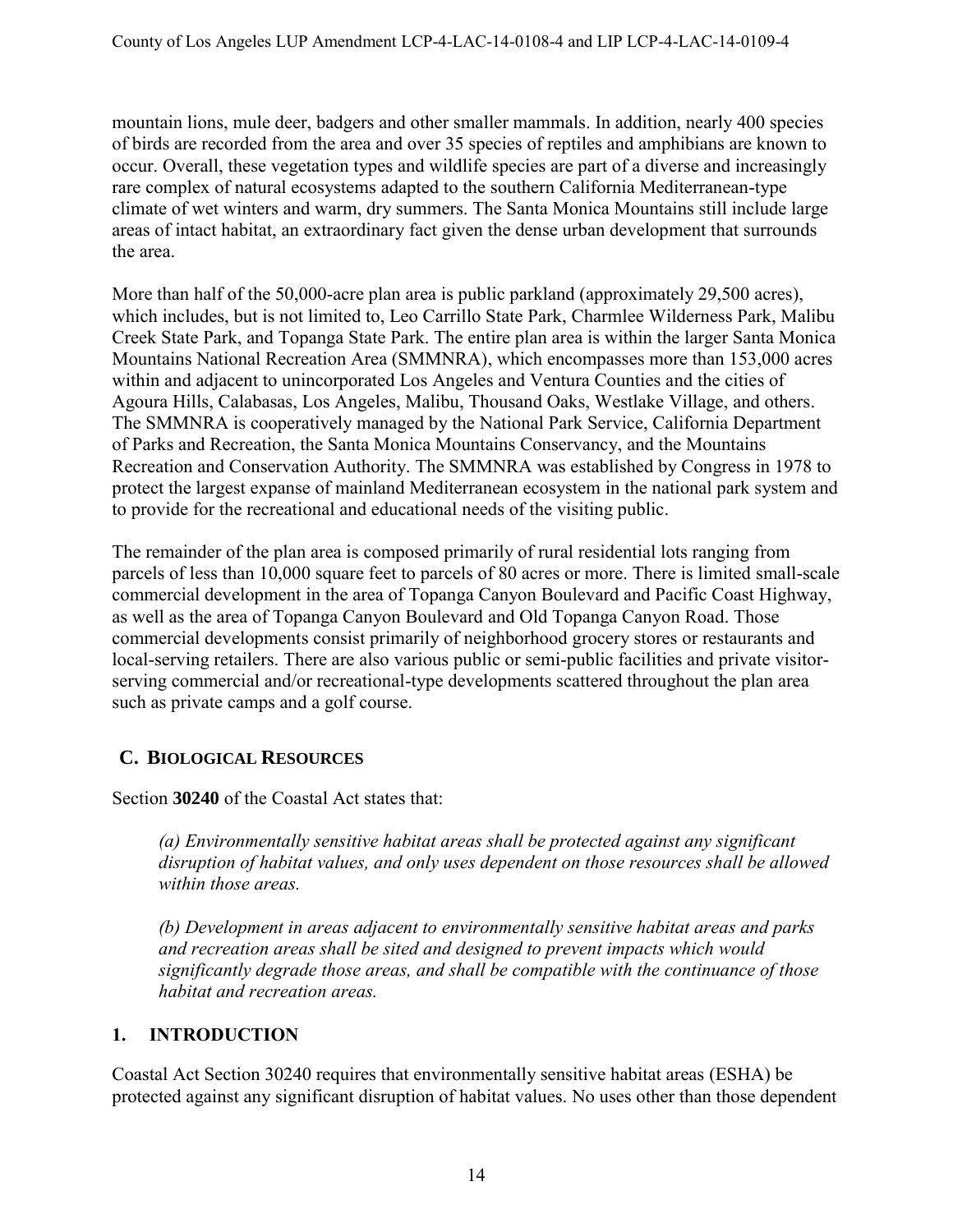on ESHA are allowed within it. The Coastal Act does not define "resource dependent" or provide examples of resource dependent uses. The Commission has interpreted resource dependent uses to be those that depend on the area or resources within ESHA to function. Examples include nature study, habitat restoration, trails, accessways, and low impact camping. Any development adjacent to ESHA must be sited and designed to avoid impacts that would significantly degrade ESHA and to be compatible with the continuance of the habitat area.

## <span id="page-14-0"></span>**2. ESHA DESIGNATION**

The Coastal Act provides a definition of "environmentally sensitive area" as: "Any area in which plant or animal life or their habitats are either rare or especially valuable because of their special nature or role in an ecosystem and which could be easily disturbed or degraded by human activities and developments" (Section 30107.5).

There are three important elements to the definition of ESHA. First, a geographic area can be designated ESHA either because of the presence of individual species of plants or animals or because of the presence of a particular habitat. Second, in order for an area to be designated as ESHA, the species or habitat must be either rare or it must be especially valuable. Finally, the area must be easily disturbed or degraded by human activities.

The first test of ESHA is whether a habitat or species is rare. Rarity can take several forms, each of which is important. Within the plan area, rare species and habitats generally fall within one of two categories. Most rare species or habitats within the plan area are globally rare, but locally abundant. They have suffered severe historical declines in overall abundance and currently are reduced to a small fraction of their original range, but where present, may occur in relatively large numbers or cover large local areas. This is probably the most common form of rarity for both species and habitats in California and is characteristic of coastal sage scrub, for example. Some other habitats are geographically widespread, but occur everywhere in low abundance. California's native perennial grasslands fall within this category.

A second test for ESHA is whether a habitat or species is especially valuable. Areas may be valuable because of their "special nature," such as being an unusually pristine example of a habitat type, containing an unusual mix of species, supporting species at the edge of their range, or containing species with extreme variation. For example, reproducing populations of valley oaks are not only increasingly rare, but their southernmost occurrence is in the Santa Monica Mountains. Generally, however, habitats or species are considered valuable because of their special "role in the ecosystem." For example, some areas within the plan area may meet this test because they provide habitat for endangered species, protect water quality, provide essential corridors linking one sensitive habitat to another, or provide critical ecological linkages such as the provision of pollinators or crucial trophic connections. Of course, all species play a role in their ecosystem that is arguably "special." However, the Coastal Act requires that this role be "especially valuable." Within the plan area, this test is met for those areas that are integral parts of the Santa Monica Mountains Mediterranean ecosystem because of the demonstrably rare and extraordinarily special nature of that ecosystem as detailed below. Other areas within the plan area may meet this test for other reasons, for example for especially valuable roles in marine systems.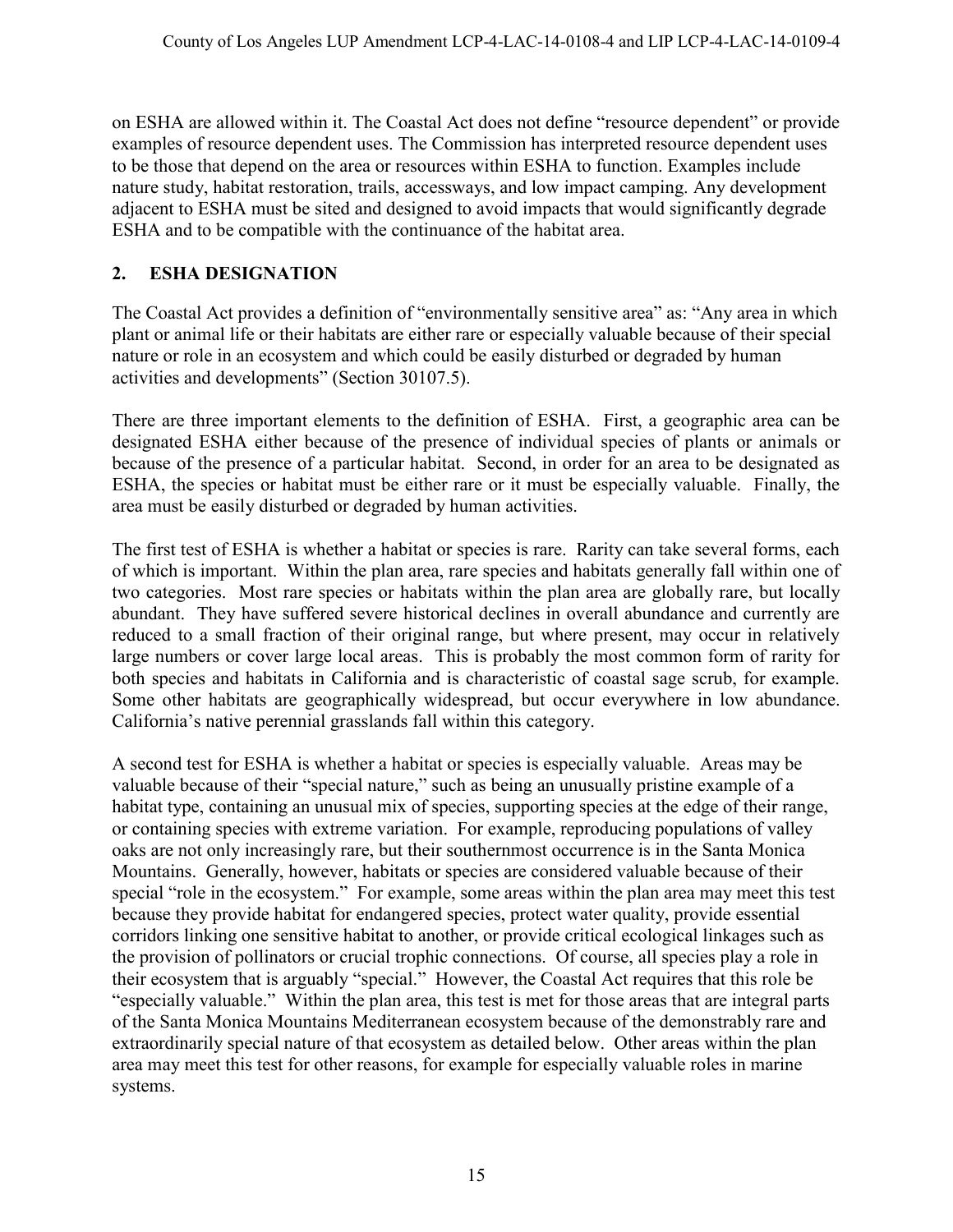Finally, ESHAs are those areas that could be easily disturbed or degraded by human activities and developments. Within the plan area, as in most of urban southern California, all natural habitats are in grave danger of direct loss or significant degradation as a result of many factors related to anthropogenic changes.

The Commission made extensive findings to support its April 2014 LUP decision regarding the habitat types in the Santa Monica Mountains that meet this definition of environmentally sensitive habitat areas. These findings, which are incorporated here by reference, include detailed information regarding the rarity, special nature, and susceptibility to disturbance or degradation that applies to each habitat type. The habitats found to constitute ESHA include but are not limited to riparian, coastal sage scrub, chaparral, wetlands, woodlands and savannas, grasslands, rock outcrops, and dunes. The designation of ESHA was not challenged in the Ramirez litigation and is not at issue in this LCP action; however, this background provides context for the habitat issues and policies before the Commission in this action.

## <span id="page-15-0"></span>**3. DESIGNATION OF BIOLOGICAL RESOURCES IN THE LCP**

The biological resource protection approach certified by the Commission for the Santa Monica Mountains LCP designates three habitat categories: H1 habitat, H2 habitat, and H3 habitat. H1 and H2 habitats are collectively described as Sensitive Environmental Resource Areas (SERA). H1 and H2 habitats meet the definition of ESHA under the Coastal Act. The LCP policies and provisions distinguish between H1 and H2 habitats in order to carry out a different regulatory approach for the protection of each category of habitat.

H1 habitat consists of areas of highest biological significance, rarity, and sensitivity. H1 habitats include alluvial scrub; dunes; coastal bluff scrub; native grassland and scrub with a strong component of native grasses or forbs; riparian; native oak, sycamore, walnut and bay woodlands or savannahs; and rock outcrop habitat types. Wetlands, including creeks, streams, marshes, seeps and springs are also H1 habitat.

H2 habitat consists of areas of high biological significance, rarity, and sensitivity that are important for the ecological vitality and diversity of the Santa Monica Mountains Mediterranean Ecosystem, but which don't qualify as H1. H2 habitat includes large, contiguous areas of coastal sage scrub and chaparral-dominated habitats. A subcategory of H2 habitat is H2 "High Scrutiny" habitat, which comprises H2 habitat species/habitats containing rare species associated with H2 habitat.

Finally, the H3 habitat designation consists of all other areas within the plan area that are not H1 or H2 habitats (and not meeting the definition of ESHA). H3 habitat includes areas of native habitat that has been significantly disturbed, fragmented, isolated, or removed by existing, lawfully established development. While H3 habitat does not constitute a "SERA", or ESHA, the LCP recognizes that these areas may provide important biological functions that warrant specific development standards for the siting and design of new development.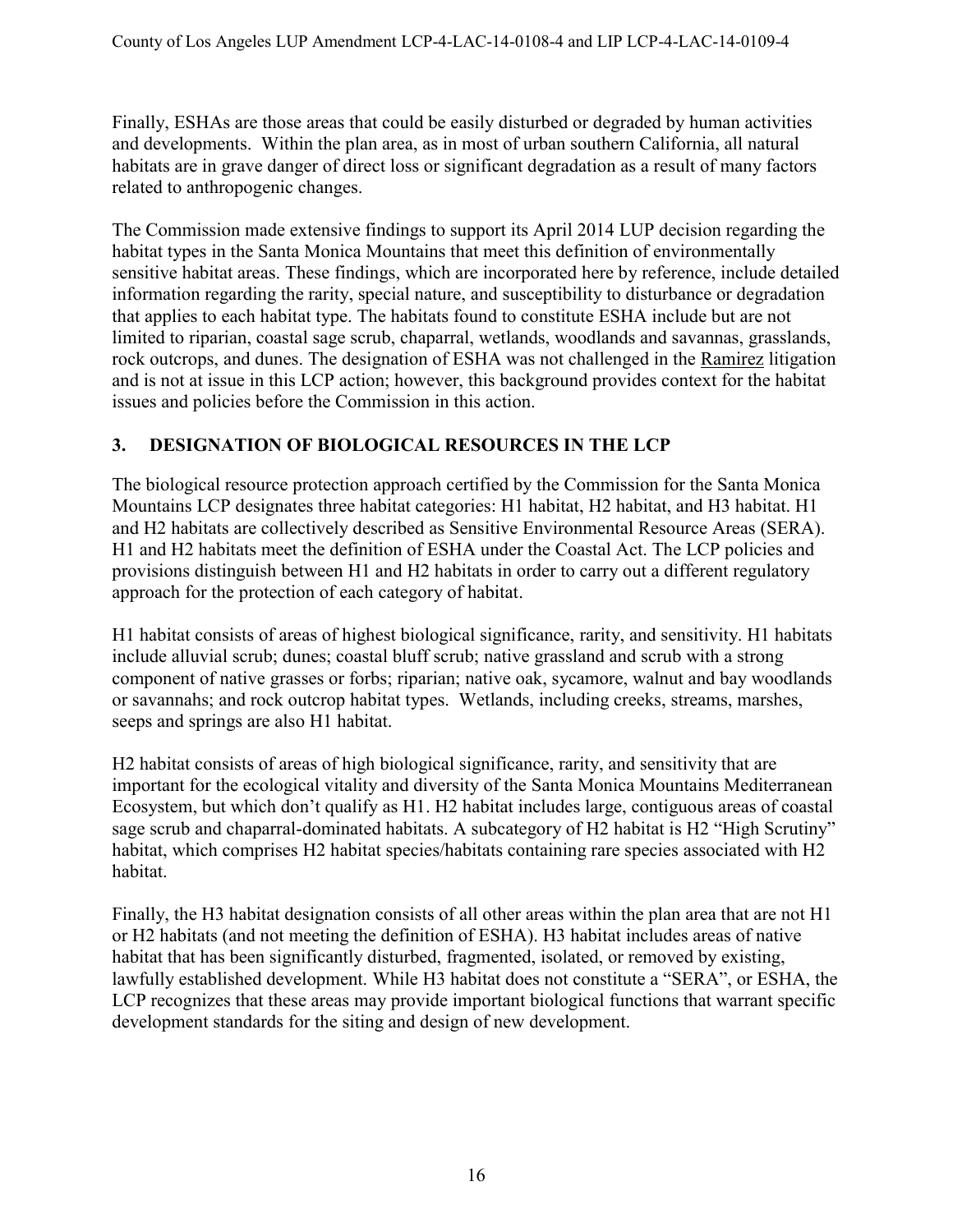### **Biological resource mapping.**

H1, H2 and H3 habitat categories are depicted on the LUP Biological Resources Map. The precise boundaries of these habitat categories shall be determined on a site-specific basis, based on substantial evidence and a site-specific biological survey inventory and/or assessment required by the LCP when a development proposal is submitted. This LCP contains a procedure to both confirm the habitat types and locations depicted on the map and establish on the basis of substantial evidence the appropriate habitat category. Any area not designated as a habitat category on the Biological Resources Map that meets the criteria of a habitat category must be accorded all the protection provided for that habitat category in the LCP. The LCP also provides for the County Environmental Review Board, which is comprised of qualified professionals with technical expertise in resource management, to serve as an advisory body to County decision makers, both in the site-specific determination of habitat types and locations and the review of development proposals and their effects on biological resources.

## <span id="page-16-0"></span>**4. ESHA PROTECTION**

The biological resource protection approach of the certified LCP consists of (1) the preservation of the habitats of highest biological significance and sensitivity (H1 habitat, which constitutes ESHA as explained previously) through a policy that prohibits most new development (other than resource-dependent development) in H1 habitat, and (2) the protection of habitats of high biological significance and sensitivity (H2 habitat, which constitutes ESHA as explained previously) that are critical to the ecological vitality and diversity of the Santa Monica Mountains by strict development regulations to avoid, or minimize and fully mitigate, impacts to the habitat from new development in order to protect the habitat from significant disruption of habitat values.

New development is generally prohibited in H1 habitat in order to protect these most sensitive environmental resource areas from disruption of habitat values. The only exceptions are resource dependent uses, and the following two non-resource dependent uses: (1) public works projects required to repair or protect existing public roads when there is no feasible alternative, and impacts to H1 habitat are avoided to the maximum extent feasible, and unavoidable impacts are minimized and mitigated; and (2) an access road to a lawfully-permitted use outside H1 habitat when there is no other feasible alternative to provide access to public recreation areas or development on a legal parcel, and impacts to H1 habitat are avoided to the maximum extent feasible, and unavoidable impacts are minimized and mitigated.

As submitted, the LCP requires that new development avoid H2 Habitat (including H2 "High Scrutiny" habitat), where feasible, in order to protect the sensitive environmental resource areas from disruption of habitat values. Where it is infeasible to avoid H2 habitat, the policy requires that new development be sited and designed to minimize impacts to H2 habitat. If there is no feasible alternative that can eliminate all impacts to H2 habitat, then the alternative that would result in the fewest or least significant impacts to H2 habitat shall be selected. Further, the policy requires that impacts to H2 habitat that cannot be avoided through the implementation of siting and design alternatives be fully mitigated. H2 "High Scrutiny" habitat is considered a rare and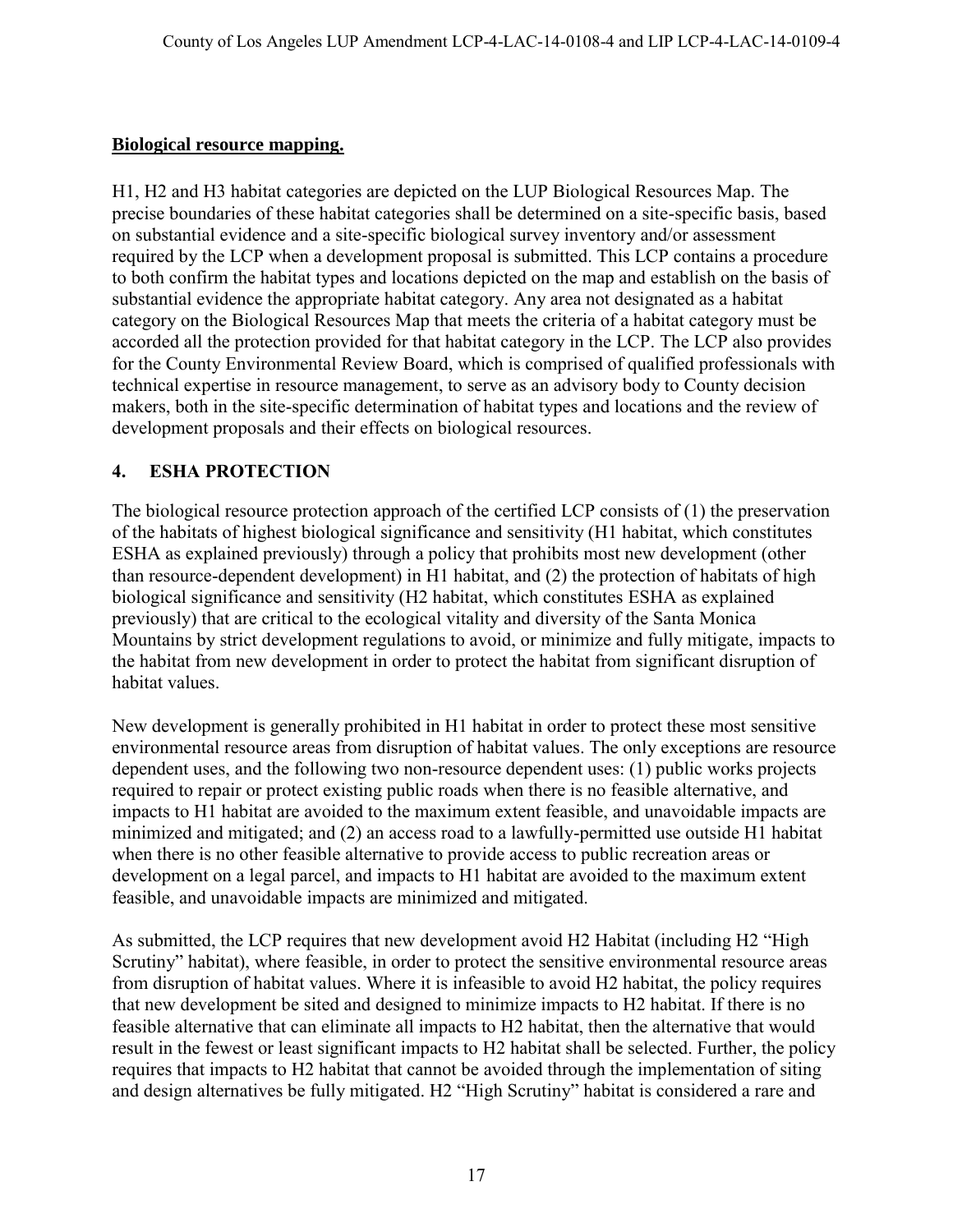extra sensitive subcategory of H2 habitat that shall be given protection priority over other H2 habitat and shall be avoided to the maximum extent feasible.

The LCP requires the protection of H1 habitat through the provision of buffers between the habitat areas and new development. Natural vegetation buffer areas must be provided around H1 habitat that are of sufficient size (in general no less than 100 feet wide) to prevent impacts that would significantly degrade that area. The LCP also requires an H1 Quiet Zone, which is an additional buffer beyond the H1 buffer, where feasible.

In addition, the LCP policies and provisions establish the order of prioritization for siting new development in consideration of the LUP's habitat categories. New development is required to be sited in a manner that avoids the most biologically-sensitive habitat onsite where feasible, while assuring consistency with other LCP policies, in the following order of priority: H1, H2 High Scrutiny, H2, H3. Priority shall be given to siting development in H3 habitat, but outside areas that contain undisturbed native vegetation that is not part of a larger contiguous habitat area. If infeasible, priority shall be given to siting new development in such H3 habitat. If it is infeasible to site development in H3 habitat areas, development may be sited in H2 habitat if it is consistent with the specific limitations and standards for development in H2 habitat and all other provisions of the LCP. New development is prohibited in H1 habitat unless for a use that is specifically provided for pursuant to Policy CO-41. However, it is important to clarify that resource dependent uses are allowed in ESHA (H1 and H2 habitats) pursuant to Coastal Act Section 30240, but such uses must still avoid significant disruption of habitat values.

The LCP policies and provisions provide other development standards to protect ESHA. This includes maximum development area standards where development must be allowed in H2 habitat in order to provide a reasonable economic use on a legally created parcel. Other standards require onsite H1 and H2 habitat to be protected through open space conservation easements. Further, the LCP requires new development to be sited and designed to minimize grading, the removal of vegetation, fencing, lighting, and the use of rodenticides in order to avoid impacts to H1 and H2 habitat.

# <span id="page-17-0"></span>**5. RESOURCE DEPENDENT USES**

As described previously, H1 and H2 habitats as designated in the LCP constitute ESHA, as defined by the Coastal Act. The LCP policies and provisions require that H1 and H2 habitat must be protected against any significant disruption of habitat values and resource dependent uses are allowed in H1 and H2 habitat, consistent with Section 30240 of the Coastal Act. The LCP defines "resource-dependent" uses as:

Uses that are dependent on sensitive environmental resource areas (SERA's) to function. Resource dependent uses include nature observation, research/education and passive recreation, including horseback riding, low-impact campgrounds, and hiking trails, but excluding trails for motor vehicles. Residential or commercial uses are not resourcedependent uses.

The LCP provides that low-impact campgrounds, public accessways, and trails are considered resource-dependent uses and as such are allowed in H1 and H2 habitat areas. Such uses must be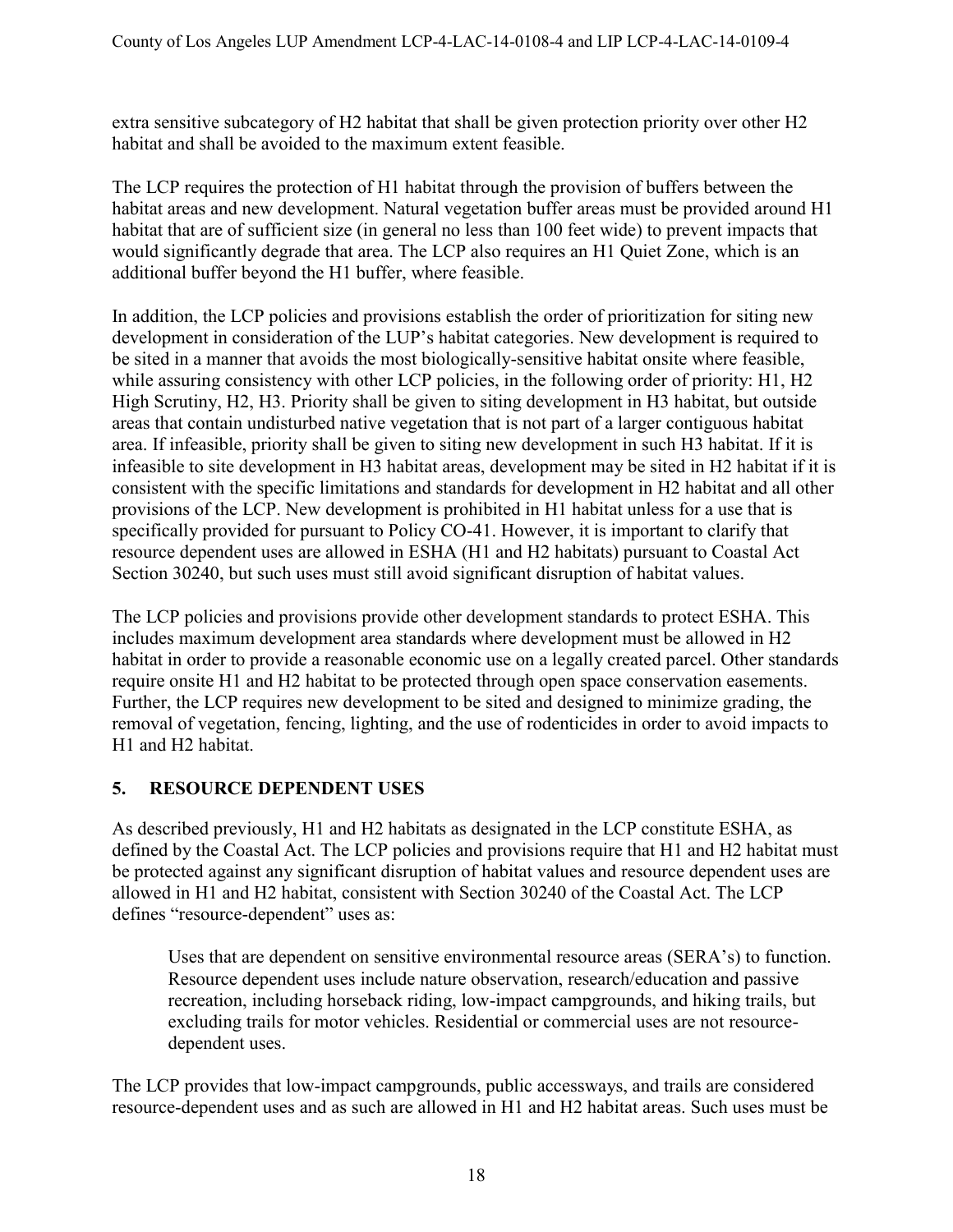located, designed, and maintained to avoid significant disruption of habitat values in H1 and H2 habitat areas and avoid impacts to other coastal resources to the maximum extent feasible.

## **Land Use Plan**

LUP Policy CO-42 states that resource dependent uses are only allowed in H1 and H2 habitat where sited and designed to avoid significant disruption of habitat values. However, this policy also requires that resource dependent uses be sited to avoid impacts to H1 and H2 habitat to the maximum extent feasible. By incorporating two different standards for habitat protection, LUP Policy CO-42 was viewed by the court as internally inconsistent and not in conformity with Section 30240 of the Coastal Act. In order to resolve the potential inconsistency as ordered by the court, **Suggested Modification No. 1** is recommended to clarify that resource dependent uses must avoid significant disruption of habitat values in H1 and H2 habitat by implementing measures that avoid impacts, including but not limited to: minimizing removal of native vegetation; installing boardwalks; utilizing established trail corridors or existing disturbed areas; following natural contours to minimize grading; and installing limited fencing.

The LUP requires that public accessways to and along the shoreline are sited, designed, and managed to avoid and/or protect marine mammal hauling grounds, seabird nesting and roosting sites, sensitive rocky points and intertidal areas, and coastal dunes. However, Policies CO-42 and CO-93 do not specifically state that accessways in H1 or H2 habitat areas must also avoid significant disruption of habitat values, as required by Section 30240 of the Coastal Act. In order to ensure that this is the standard applied to accessways within H1 and H2 habitat, **Suggested Modification No. 1** is necessary to modify the last sentence of CO-42 with regard to accessways. Further, **Suggested Modification No. 2** is required to add clarification to Policy CO-93 with regard to accessways in H1 or H2 habitat.

Inland public trails are required by LUP Policy CO-93 to avoid or minimize impacts to H1 and H2 habitat to the maximum extent feasible by utilizing established trail corridors, following natural contours to minimize grading, and avoiding naturally-vegetated areas with significant native plant species. Additionally, trails must be constructed in a manner that minimizes grading and runoff. However, Section 30240 of the Coastal Act requires that ESHA (H1 and H2 habitat) be protected against any significant disruption of habitat values. **Suggested Modification No. 2** is necessary to revise the standard contained in Policy CO-93 to clarify that trails will avoid significant disruption of habitat values, as required by Section 30240, rather than avoid or minimize impacts to H1 and H2 habitat.

The LUP defines low-impact campgrounds as resource-dependent uses which are allowed in H1 and H2 habitat. The LCP defines low-impact campgrounds as areas of land designed or used for "carry-in, carry-out" tent camping accessed by foot or wheelchair, including associated support facilities, including where appropriate, picnic areas, potable water, self-contained chemical or composting restrooms, shade trees, water tanks, portable fire suppression apparatus, and fireproof cooking stations, but excluding any structures for permanent human occupancy and excluding roads. LUP Policy CO-93 requires low-impact campgrounds to be sited, designed and maintained to avoid or minimize impacts to H1 and H2 habitat to the maximum extent feasible. **Suggested Modification No. 2** is necessary to revise the standard contained in Policy CO-93 to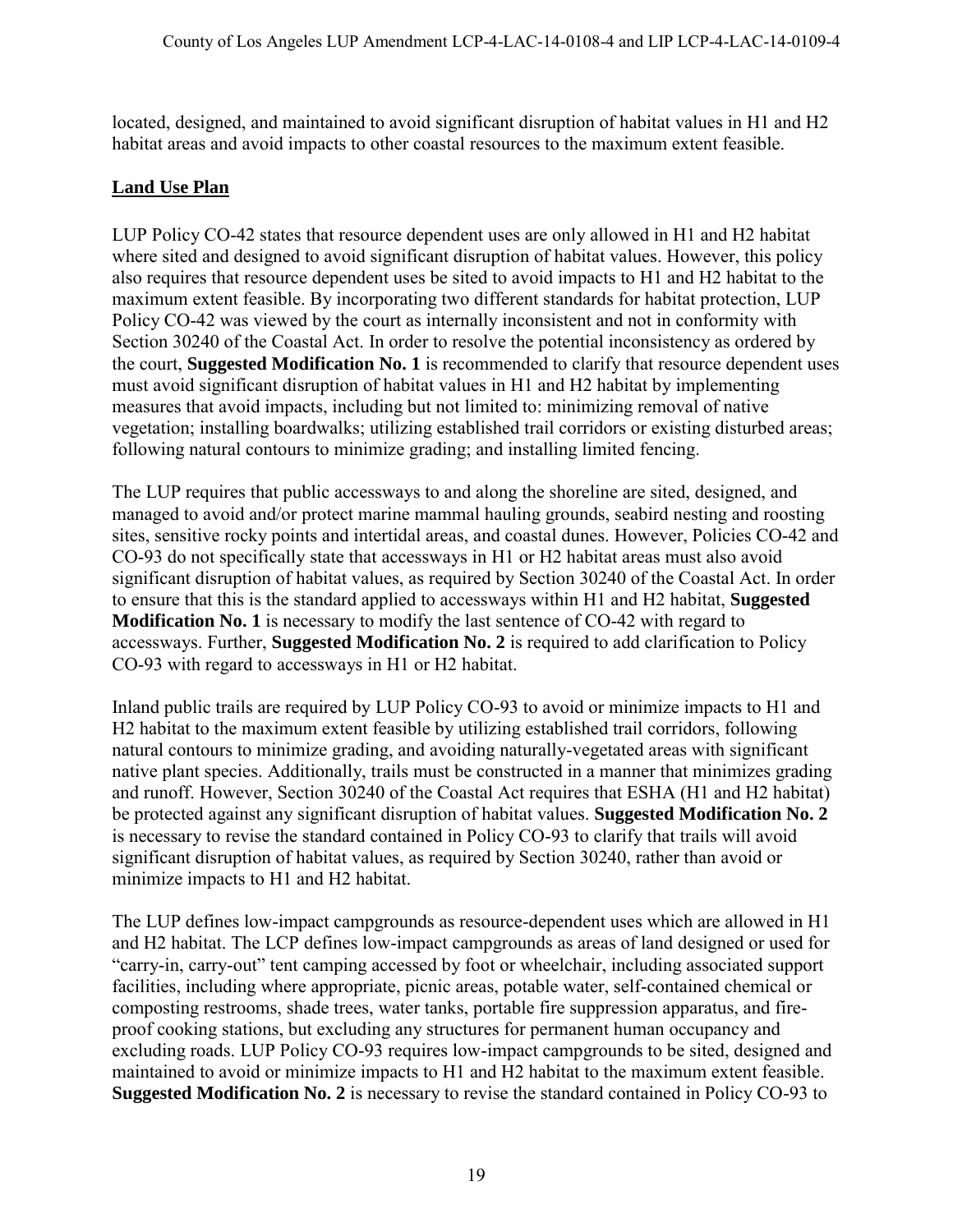state that low-impact campgrounds will avoid significant disruption of habitat values in H1 and H2 habitat in order to be consistent with Section 30240. Further, Policy CO-164 (subpart e) also addresses low-impact campgrounds. This policy states that: "Overnight campgrounds, including "low-impact" campgrounds, are permitted uses in parklands and are encouraged within park boundaries for public use to provide a wider range of recreational opportunities and low-cost visitor-serving opportunities for visitors of diverse abilities, where impacts to coastal resources are minimized…". **Suggested Modification No. 3** is needed in order to add the requirement to Policy CO-164 (subpart e) that in the case of H1 and H2 habitat, campgrounds must avoid significant disruption of habitat values.

## **Local Implementation Plan**

The LIP allows resource dependent uses in H1 and H2 habitat, including public accessways, trails, and low-impact campgrounds. New development of such uses is subject to all applicable provisions of the LIP, including Section 22.44.1920.M, which contains specific development standards regarding resource dependent uses. One of the requirements is that such uses must be sited and designed to avoid significant disruption of habitat values. However, this LIP provision also requires that resource dependent uses be sited to avoid impacts to H1 and H2 habitat to the maximum extent feasible. By incorporating two arguably different standards for habitat protection, LIP Section 22.44.1920.M is internally inconsistent and does not conform with Policy CO-42 as amended. **Suggested Modification No. 4** includes changes to 22.44.1920.M (subsection (2)(a)) to require resource dependent uses to avoid significant disruption of habitat values in H1 and H2 habitat and to minimize all impacts to other habitat to the maximum extent feasible. As modified, this LIP section will conform to the policies of the LUP, as amended.

The LIP also contains development standards for public accessways and trails within H1 and H2 habitat. Section 22.44.1920.M (subsection (2)(b)) requires that public accessways to and along the shoreline are sited, designed, and managed to avoid and/or protect coastal and marine resources, but does not specifically state that accessways must avoid significant disruption of habitat values. Additionally, this section requires inland trails to avoid or minimize impacts to H1 and H2 habitat to the maximum extent feasible. In order to ensure that this subsection of the LIP will conform to and be adequate to carry out LUP Policies CO-42 and CO-93, **Suggested Modification No. 4** is necessary to change the wording of Section 22.44.1920 (subsection (2)(b)) to require accessways and trails to avoid significant disruption of habitat values.

Finally, the LIP, in Section 22.44.1920.M (subsection (2)(c)), requires that low-impact campgrounds must be sited, designed, and managed to avoid or minimize impacts to H1 habitat, H2 habitat, and other coastal resources by utilizing established disturbed areas where feasible, following natural contours to minimize grading, and avoiding naturally vegetated areas with significant native plant species to the maximum extent feasible. However, as previously discussed, the LUP as amended requires resource dependent uses to avoid significant disruption of habitat values in H1 and H2 habitat. Therefore, **Suggested Modification No. 4** is required to make changes to Section 22.44.1920.M (subsection (2)(c)) to require that low-impact campgrounds avoid significant disruption of habitat values in H1 and H2 habitat and avoid impacts to other coastal resources. Only as modified will the LIP conform to and be adequate to carry out LUP Policies CO-93 and CO-164 (subpart e).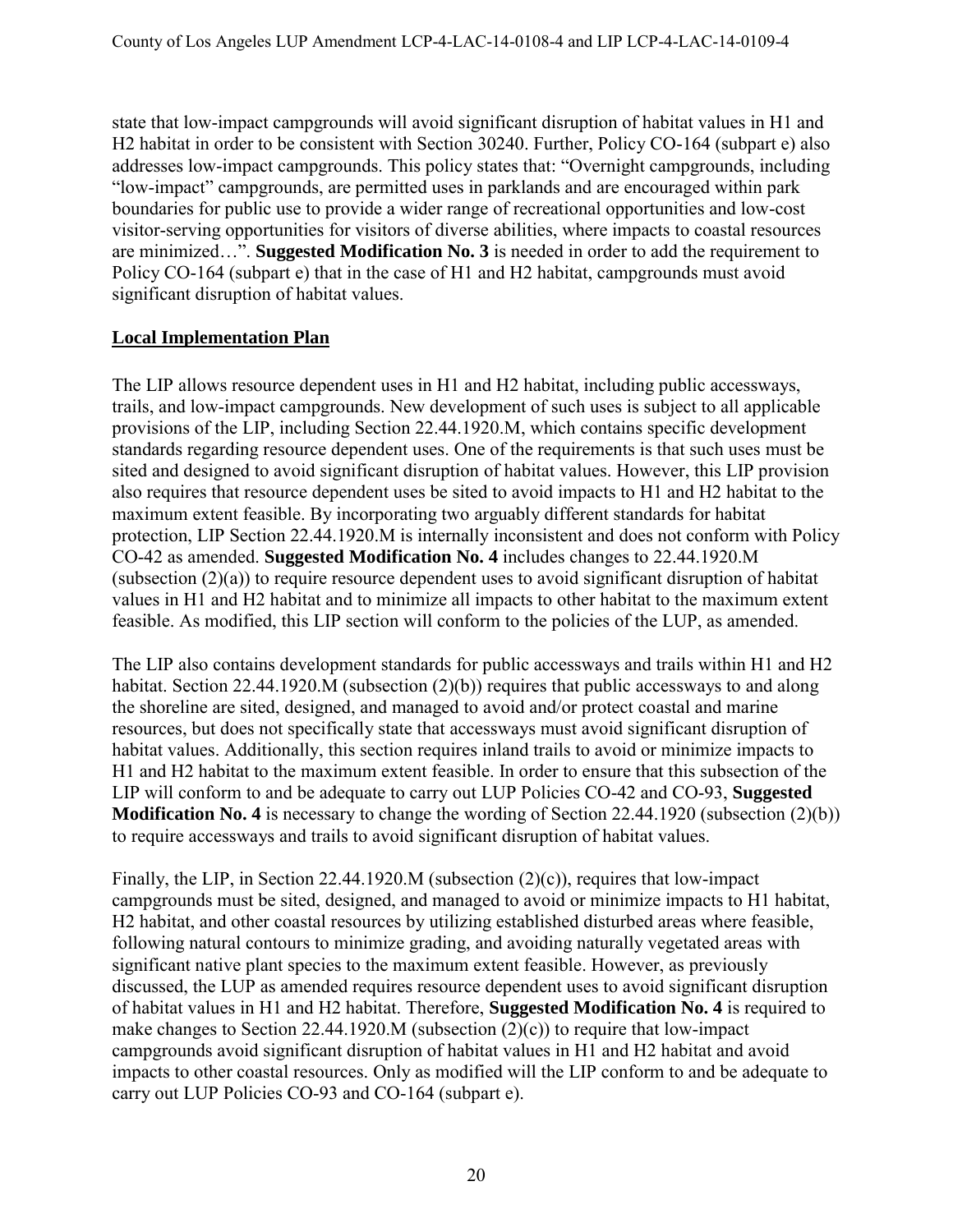## **Conclusion**

Coastal Act Section 30240 requires that environmentally sensitive habitat areas (ESHA) be protected by avoiding any significant disruption of habitat values. No uses other than those dependent on ESHA are allowed within it. For the reasons discussed in this section, the Commission finds that it is necessary to require modifications to LUP Policies CO-42, CO-93, and CO-164 (subpart e) to ensure that these policies require resource dependent uses to avoid significant disruption of habitat values in H1 and H2 habitat. The Commission further finds that only if modified as suggested will the LUP be consistent with Section 30240 of the Coastal Act.

The LUP as amended requires resource dependent uses to avoid significant disruption of habitat values in H1 and H2 habitat. As discussed in this section, the Commission finds it necessary to modify LIP Section 22.44.1920.M with regard to the development standards regarding resource dependent uses in H1 and H2 habitat. The Commission further finds that only if modified as suggested will the LIP conform to and be adequate to carry out the LUP as amended.

Together, these changes will also satisfy the court decision, which invalided the certified LCP provisions to the extent they permitted low-impact campgrounds based on a feasibility/mitigation standard of development, rather than affirmatively allowing them only if they avoided any significant disruption of habitat values. The court only ordered the Commission to revisit the policies permitting low-impact campgrounds based on a feasibility/mitigation standard of development, and it did not set aside any other provisions of the previously certified LCP. Thus, those other provisions are not at issue here and remain in full force and effect.

# <span id="page-20-0"></span>**D. CALIFORNIA ENVIRONMENTAL QUALITY ACT**

Section 21080.9 of the California Public Resources Code (PRC) - within the California Environmental Quality Act (CEQA) - exempts local governments from the requirement of preparing an environmental impact report (EIR) in connection with their activities and approvals necessary for the preparation and adoption of a local coastal program (LCP). Instead, the CEQA responsibilities are assigned to the Coastal Commission. However, because the California Natural Resources Agency found the Commission's LCP review and approval program to be functionally equivalent to the EIR process (see 14 C.C.R. Section 15251(f)), PRC Section 21080.5 relieves the Commission of the responsibility to prepare an EIR for its actions on proposed LCP amendments. Nevertheless, some elements of CEQA continue to apply to this review process.

Specifically, pursuant to CEQA and the Commission's regulations (see 14 C.C.R. Sections 13540(f), 13542(a), and 13555(b)), the Commission's certification of this LCP amendment must be based in part on a finding that it meets the CEQA requirements listed in PRC Section 21080.5(d)(2)(A). That section requires that the Commission not approve or adopt an LCP:

*…if there are feasible alternatives or feasible mitigation measures available which would substantially lessen any significant adverse effect which the activity may have on the environment.*